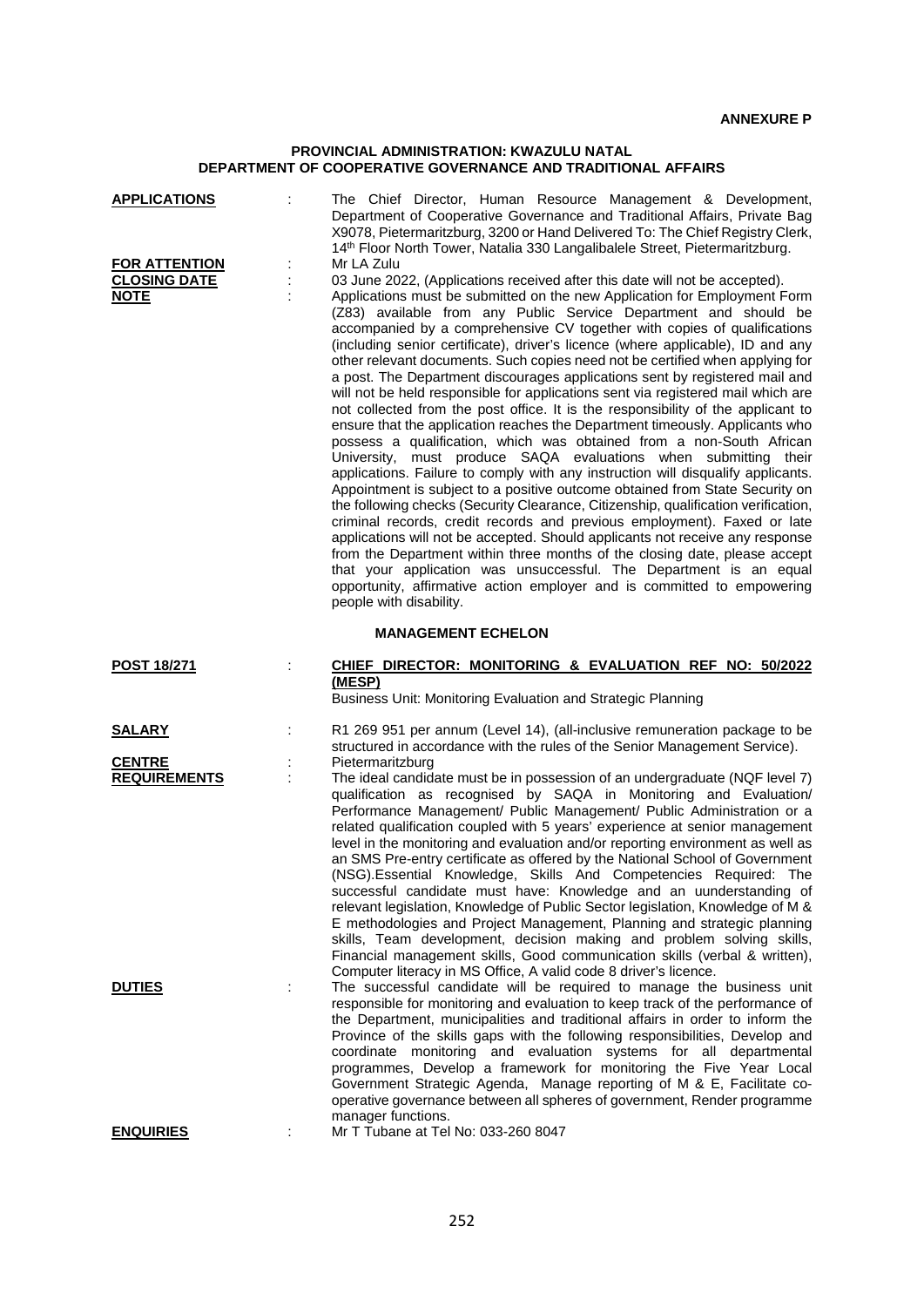| <b>POST 18/272</b>  | DIRECTOR: INFORMATION AND COMMUNICATION TECHNOLOGY REF                                                                                                                                                                                                                                                                                                                                                                                                                                                                                                                                                                                                                                                                                                                                                                                                                                                                                                                                                  |
|---------------------|---------------------------------------------------------------------------------------------------------------------------------------------------------------------------------------------------------------------------------------------------------------------------------------------------------------------------------------------------------------------------------------------------------------------------------------------------------------------------------------------------------------------------------------------------------------------------------------------------------------------------------------------------------------------------------------------------------------------------------------------------------------------------------------------------------------------------------------------------------------------------------------------------------------------------------------------------------------------------------------------------------|
|                     | NO: 29/2022 (CS)                                                                                                                                                                                                                                                                                                                                                                                                                                                                                                                                                                                                                                                                                                                                                                                                                                                                                                                                                                                        |
|                     | Chief Directorate: Corporate Services                                                                                                                                                                                                                                                                                                                                                                                                                                                                                                                                                                                                                                                                                                                                                                                                                                                                                                                                                                   |
|                     | Directorate: Information and Communication Technology                                                                                                                                                                                                                                                                                                                                                                                                                                                                                                                                                                                                                                                                                                                                                                                                                                                                                                                                                   |
| <b>SALARY</b>       | R1 073 187 per annum (Level 13), (all-inclusive remuneration package to be                                                                                                                                                                                                                                                                                                                                                                                                                                                                                                                                                                                                                                                                                                                                                                                                                                                                                                                              |
|                     | structured in accordance with the rules of the Senior Management Service).                                                                                                                                                                                                                                                                                                                                                                                                                                                                                                                                                                                                                                                                                                                                                                                                                                                                                                                              |
| <b>CENTRE</b>       | Pietermaritzburg                                                                                                                                                                                                                                                                                                                                                                                                                                                                                                                                                                                                                                                                                                                                                                                                                                                                                                                                                                                        |
| <b>REQUIREMENTS</b> | The ideal candidate must be in possession of a Bachelor's Degree or NQF<br>level 7 qualification as recognised by SAQA in Informatics or computer science<br>or Information Technology coupled with 5 years' experience at a middle<br>management/senior management level in information technology environment<br>as well as an SMS Pre-entry certificate as offered by the National School of<br>Government (NSG). Essential Knowledge, Skills And Competencies Required:<br>The successful candidate must have: - Knowledge of policy analysis,<br>Knowledge of Service Level Agreements, Knowledge of IT strategy                                                                                                                                                                                                                                                                                                                                                                                   |
|                     | development and project management, Knowledge of E-Government and<br>enterprise architecture, Knowledge of systems development and IT service<br>management, Knowledge of PFMA, Planning, team development and decision<br>making skills, Problem solving skills and financial management skills, Good<br>communication skills (verbal & written), Computer literacy in MS Office and<br>MS environment, Sound knowledge of ICT frameworks (TOGAF, GWEA), A<br>valid code 8 driver's licence.                                                                                                                                                                                                                                                                                                                                                                                                                                                                                                           |
| <b>DUTIES</b>       | The successful candidate will be required to manage an information and<br>communication technology support service to the Department with the<br>following key responsibilities:- Manage the provision of IT related business<br>solutions, Manage the operation pertaining to user support, system<br>maintenance, performance and service level, Development and manage<br>implementation of a governance model and IMST architecture, Define and<br>manage all IT service agreements, Manage e-governance implementation in<br>the department, Manage resources of the component.                                                                                                                                                                                                                                                                                                                                                                                                                    |
| <b>ENQUIRIES</b>    | Mr S Khanyi Tel No: 033-260 8025                                                                                                                                                                                                                                                                                                                                                                                                                                                                                                                                                                                                                                                                                                                                                                                                                                                                                                                                                                        |
|                     | <b>OTHER POSTS</b>                                                                                                                                                                                                                                                                                                                                                                                                                                                                                                                                                                                                                                                                                                                                                                                                                                                                                                                                                                                      |
| <b>POST 18/273</b>  | <b>DEPUTY</b><br>DIRECTOR:<br><b>TRADITIONAL</b><br><b>GOVERNANCE</b><br><b>REF</b><br><b>NO:</b><br>30/2021(TGCM)                                                                                                                                                                                                                                                                                                                                                                                                                                                                                                                                                                                                                                                                                                                                                                                                                                                                                      |
|                     | Chief Directorate: Traditional Governance and Conflict Management<br>Directorate: Traditional Governance and Anthropology                                                                                                                                                                                                                                                                                                                                                                                                                                                                                                                                                                                                                                                                                                                                                                                                                                                                               |
| <b>SALARY</b>       | R882 042 per annum (Level 12), (all-inclusive remuneration package to be<br>structured in accordance with the rules of the Middle Management Service).                                                                                                                                                                                                                                                                                                                                                                                                                                                                                                                                                                                                                                                                                                                                                                                                                                                  |
| <b>CENTRE</b>       | Pietermaritzburg                                                                                                                                                                                                                                                                                                                                                                                                                                                                                                                                                                                                                                                                                                                                                                                                                                                                                                                                                                                        |
| <u>REQUIREMENTS</u> | The ideal candidate must be in possession of a National Diploma or NQF level<br>6 qualification as recognised by SAQA in Public Management/ Public<br>Administration/ Business Administration or a related qualification coupled with<br>3 years junior management experience within the Traditional Affairs<br>environment. Essential Knowledge, Skills And Competencies Required: The<br>successful candidate must have:- Understanding and interpretation of relevant<br>legislation, Understanding of Traditional Leadership and institutional matters,<br>Sound working knowledge of the PFMA, Ability to analyse policies and apply<br>correctly, Comprehensive report writing skills, Planning, decision making and<br>problem solving skills, Research and presentation skills, Financial<br>management, project management and control skills, Database management<br>skills, Good communication skills (verbal & written), Computer literacy in MS<br>office, A valid code 8 drivers licence. |
| <b>DUTIES</b>       | The successful candidate will be required to ensure institutional governance<br>compliance with the following key responsibilities:, Establish and maintain<br>strategies of Traditional Institutions, Manage the establishment and recognition<br>of Traditional Institutions, Managing the process of the recognition of Izinduna,<br>Manage the code of conduct of Traditional Institutions, Manage the resources<br>of the Sub-Directorate.                                                                                                                                                                                                                                                                                                                                                                                                                                                                                                                                                         |
| <b>ENQUIRIES</b>    | Ms KTB Ndlovu at Tel No: 033 3897560                                                                                                                                                                                                                                                                                                                                                                                                                                                                                                                                                                                                                                                                                                                                                                                                                                                                                                                                                                    |
|                     |                                                                                                                                                                                                                                                                                                                                                                                                                                                                                                                                                                                                                                                                                                                                                                                                                                                                                                                                                                                                         |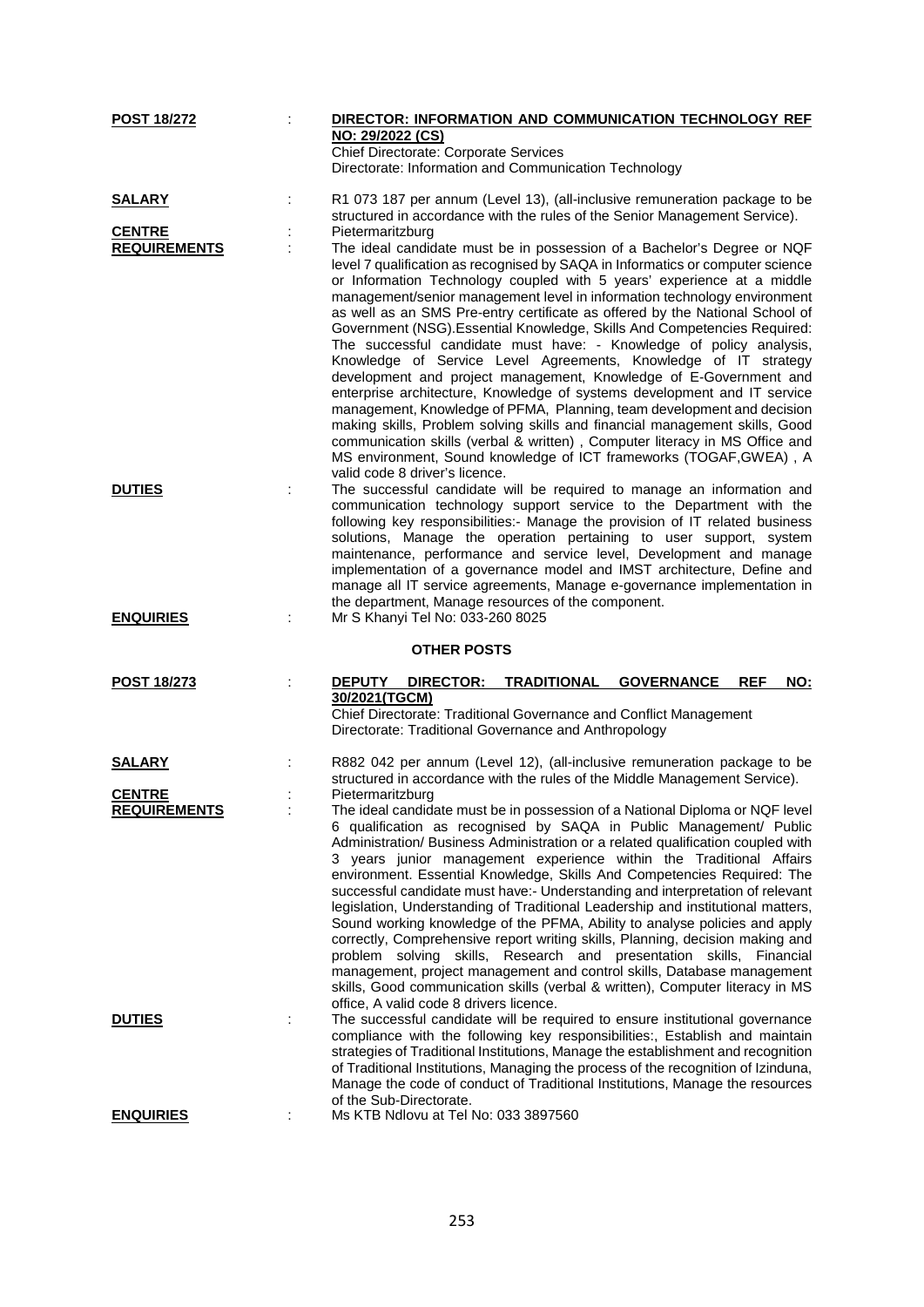| <b>POST 18/274</b>  | DEPUTY DIRECTOR: ANTHROPOLOGY REF NO: 31/2022(TGCM)                                                                                                          |
|---------------------|--------------------------------------------------------------------------------------------------------------------------------------------------------------|
|                     | Chief Directorate: Traditional Governance and Conflict Management                                                                                            |
|                     | Directorate: Traditional Governance and Anthropology                                                                                                         |
| <b>SALARY</b>       | R882 042 per annum (Level 12), (all-inclusive remuneration package to be                                                                                     |
|                     | structured in accordance with the rules of the Middle Management Service).                                                                                   |
| <b>CENTRE</b>       | Pietermaritzburg                                                                                                                                             |
| <b>REQUIREMENTS</b> | The ideal candidate must be in possession of a National Diploma or NQF level                                                                                 |
|                     | 6 qualification as recognised by SAQA in Anthropology or Sociology or a                                                                                      |
|                     | related qualification coupled with 3 years junior management experience in an                                                                                |
|                     | anthropology / Traditional Affairs environment Essential Knowledge, Skills And                                                                               |
|                     | Competencies Required: The successful candidate must have:- Understanding<br>and interpretation of relevant legislation, Understanding of Traditional        |
|                     | Leadership and institutional matters, Sound working knowledge of the PFMA,                                                                                   |
|                     | Knowledge of IsiZulu, Zulu culture and customs, Ability to analyse policies and                                                                              |
|                     | apply correctly, Comprehensive report writing skills, Planning, decision making                                                                              |
|                     | and problem solving skills, Research methodology and presentation skills,                                                                                    |
|                     | Financial<br>management,<br>project<br>management<br>and<br>control<br>skills.                                                                               |
|                     | Communication in vernacular language skills, Good communication skills<br>(verbal & written), Computer literacy in MS office, A valid code 8 drivers         |
|                     | licence.                                                                                                                                                     |
| <b>DUTIES</b>       | The successful candidate will be required to provide genealogical services in                                                                                |
|                     | the recognition of traditional leadership with the following key responsibilities:                                                                           |
|                     | Manage research on genealogical processes for the recognition of Amakhosi                                                                                    |
|                     | and Amabambabukhosi, Ensure that research is undertaken on customs and                                                                                       |
|                     | traditional rituals of various clans, Provide support during recognition and<br>installation of Amakhosi, Provide advice and guidance to imindeni yobuKhosi, |
|                     | Manage the resources of the sub-Directorate.                                                                                                                 |
| <b>ENQUIRIES</b>    | Ms KTB Ndlovu at Tel No: 033 3897560                                                                                                                         |
| <b>POST 18/275</b>  | <b>OPERATIONS</b><br><b>DEPUTY</b><br>DIRECTOR:<br><b>MUNICIPAL</b><br><b>CAPACITY</b><br>&                                                                  |
|                     | <b>IMPLEMENTATION REF NO: 32/2022 (CD)</b>                                                                                                                   |
|                     | Chief Directorate: Capacity Development                                                                                                                      |
|                     | Directorate: Capacity Operations and Implementation                                                                                                          |
| <b>SALARY</b>       | R882 042 per annum (Level 12), (all-inclusive remuneration package to be                                                                                     |
|                     | structured in accordance with the rules of the Middle Management Service).                                                                                   |
| <b>CENTRE</b>       | Pietermaritzburg                                                                                                                                             |
| <b>REQUIREMENTS</b> | The ideal candidate must be in possession of a Bachelor's Degree or NQF                                                                                      |
|                     | level 7 qualifications as recognised by SAQA in HRM / HRD / Public<br>Administration/ Public Management or a related qualification coupled with 3            |
|                     | years junior management experience in the public or local government sector                                                                                  |
|                     | in training; human resource development or capacity building field. Essential                                                                                |
|                     | Knowledge, Skills And Competencies The successful candidate must have: -                                                                                     |
|                     | Knowledge of planning, Knowledge of team development, Knowledge of                                                                                           |
|                     | decision management, Knowledge of problem solving, Planning and team<br>skills, Decision making and problem solving skills, Good<br>development              |
|                     | communication skills (verbal & written), Computer literacy in MS office, valid                                                                               |
|                     | code 8 driver's licence.                                                                                                                                     |
| <b>DUTIES</b>       | The successful candidate will be required to develop and maintain capacity                                                                                   |
|                     | building systems with the following responsibilities, Implement and assess the                                                                               |
|                     | impact of the performance of external capacity resources on the Province,<br>and Traditional Institutions, Monitor the<br>Municipalities<br>learnership      |
|                     | programmes, Assess and monitor the impact of training programmes                                                                                             |
|                     | implemented, Compile capacity status reports, coordinate capacity building                                                                                   |
|                     | programmes in various districts assigned.                                                                                                                    |
| <b>ENQUIRIES</b>    | Ms S.B. Sewpersadh at Tel No: 033 355 6561                                                                                                                   |
| <u>POST 18/276</u>  | PROJECT MANAGER: PROJECT MANAGEMENT REF NO: 33/2022 (MI)                                                                                                     |
|                     | (X2 POSTS)                                                                                                                                                   |
|                     | Chief Directorate: Municipal Infrastructure<br>Directorate: Infrastructure Development                                                                       |
|                     |                                                                                                                                                              |
| <u>SALARY</u>       | R882 042 per annum (Level 12), (all-inclusive remuneration package to be<br>structured in accordance with the rules of the Middle Management Service)        |
| <b>CENTRE</b>       | Pietermaritzburg                                                                                                                                             |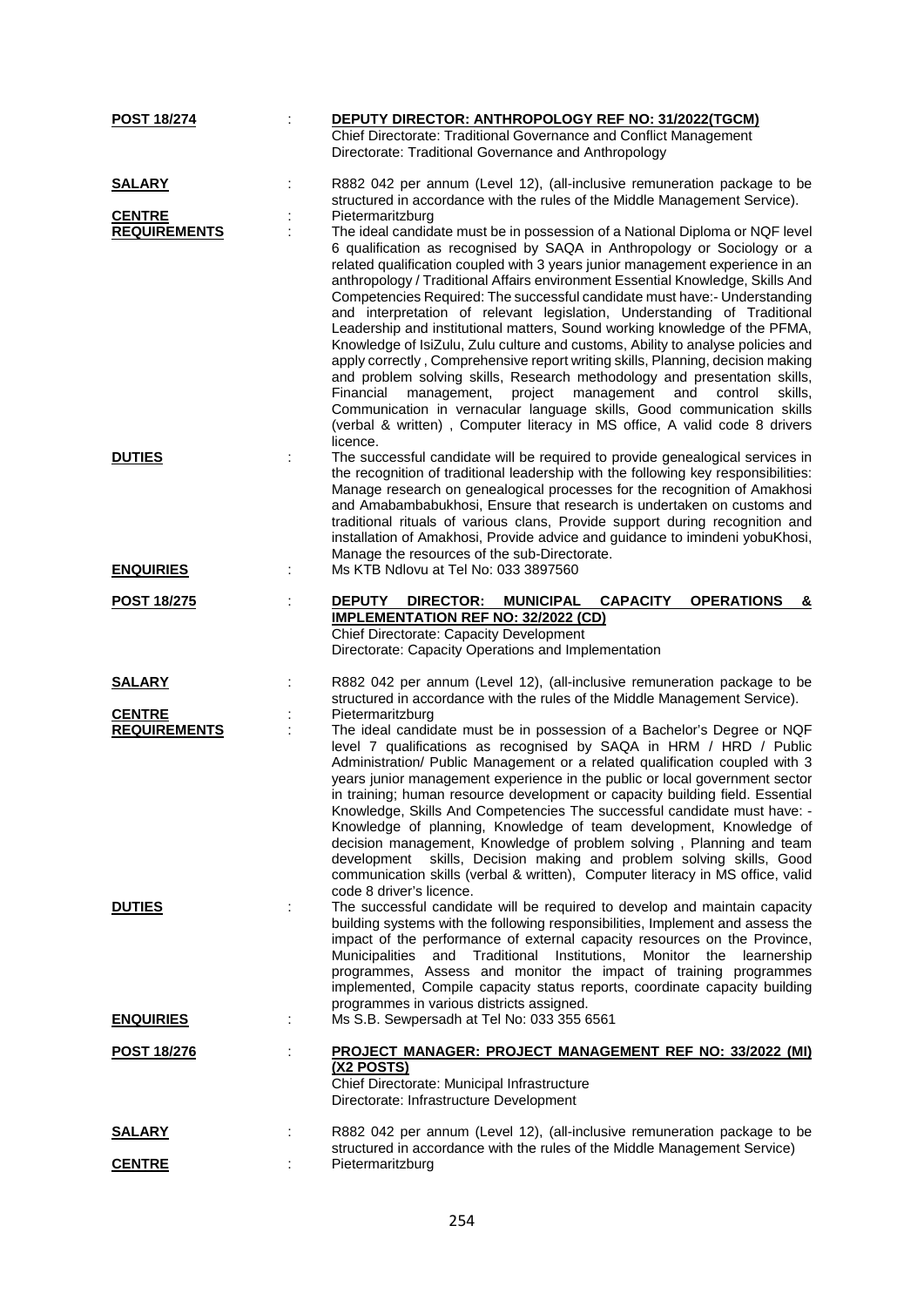| <b>REQUIREMENTS</b> |   | The ideal candidate must be in possession of an undergraduate (NQF level 7)<br>qualification as recognised by SAQA in Civil Engineering coupled with 3 years'<br>junior management experience in the contract management environment.<br>Essential Knowledge, Skills And Competencies Required: The successful<br>candidate must have: Knowledge and understanding of the structure and<br>functioning of government, project life cycle costing and cash flow<br>management, Knowledge of relevant (municipal grant and infrastructure<br>development) policies, Knowledge of supply chain management, Knowledge<br>of labour intensive construction methodologies, Financial management skills,<br>Analytical and problem solving skills, Information management and reporting<br>skills, Planning, presentation and leadership skills, Innovation skills, Strategic<br>planning and research skills, Good communication skills (verbal & written),                                                                                                                                        |
|---------------------|---|----------------------------------------------------------------------------------------------------------------------------------------------------------------------------------------------------------------------------------------------------------------------------------------------------------------------------------------------------------------------------------------------------------------------------------------------------------------------------------------------------------------------------------------------------------------------------------------------------------------------------------------------------------------------------------------------------------------------------------------------------------------------------------------------------------------------------------------------------------------------------------------------------------------------------------------------------------------------------------------------------------------------------------------------------------------------------------------------|
| <b>DUTIES</b>       | t | Computer literacy in MS Office, A valid code 8 driver's licence.<br>The successful candidate will be required to manage infrastructure<br>development programmes and project management with the following key<br>responsibilities:-Manage implementation and co-ordination of municipal<br>development programmes,<br>infrastructure<br>Support municipal<br>project<br>management, Infrastructure project business planning, Monitoring and<br>evaluation of infrastructure development projects, Support financial<br>management of infrastructure development programmes, Support reporting on<br>infrastructure development programmes, Manage district capacity building<br>programmes, Manage resources of the component.                                                                                                                                                                                                                                                                                                                                                             |
| <b>ENQUIRIES</b>    | t | Ms C Jama at Tel No: 033 8975672                                                                                                                                                                                                                                                                                                                                                                                                                                                                                                                                                                                                                                                                                                                                                                                                                                                                                                                                                                                                                                                             |
| <b>POST 18/277</b>  |   | <b>DEPUTY DIRECTOR: INVESTIGATIONS REF NO: 35/2022(MAG)</b><br>Chief Directorate: Municipal Administration & Governance<br>Directorate: Municipal Investigations                                                                                                                                                                                                                                                                                                                                                                                                                                                                                                                                                                                                                                                                                                                                                                                                                                                                                                                             |
| <u>SALARY</u>       |   | R882 042 per annum (Level 12), (all-inclusive remuneration package to be<br>structured in accordance with the rules of the Middle Management Service)                                                                                                                                                                                                                                                                                                                                                                                                                                                                                                                                                                                                                                                                                                                                                                                                                                                                                                                                        |
| <b>CENTRE</b>       |   | Pietermaritzburg                                                                                                                                                                                                                                                                                                                                                                                                                                                                                                                                                                                                                                                                                                                                                                                                                                                                                                                                                                                                                                                                             |
| <b>REQUIREMENTS</b> |   | The ideal candidate must be in possession of a Bachelor's Degree or NQF<br>level 7 as recognised by SAQA in Auditing /Finance /Law or a related<br>qualification and a qualification as a certified Fraud Examiner by the<br>Association of Certified Fraud Examiners, coupled with 3 years junior<br>management experience and 5 years' experience as an investigator in an<br>investigation environment. Furthermore, the candidate must be cleared in<br>terms of National Security Clearance. Essential Knowledge, Skills And<br>Competencies Required: The successful candidate must have: - Extensive<br>knowledge and understanding of the Prevention and Combatting of Corrupt<br>Activities Act, the Public Service Act, the Municipal Finance Management Act<br>and Local Government Legislation, Investigative and research skills, Planning,<br>decision making and problem solving skills, Interpretation and application of<br>legislation and policy skills, Good communication skills (verbal & written),<br>Computer literacy in MS office, A valid code 8 drivers licence. |
| <b>DUTIES</b>       |   | The successful candidate will be required to execute forensic investigations<br>within municipalities with the following key responsibilities: Manage the<br>resources of the unit, Undertake investigations, Make recommendations on<br>further forensic investigation to the MEC, Give evidence in civil recovery,<br>criminal and disciplinary cases, Advise municipalities on investigative<br>processes, Manage investigations undertaken by external teams, Approve<br>investigation plans.                                                                                                                                                                                                                                                                                                                                                                                                                                                                                                                                                                                            |
| <b>ENQUIRIES</b>    |   | Ms S Govender at Tel No: 033-355 6234                                                                                                                                                                                                                                                                                                                                                                                                                                                                                                                                                                                                                                                                                                                                                                                                                                                                                                                                                                                                                                                        |
| <u>POST 18/278</u>  |   | DEPUTY DIRECTOR: MUNICIPAL ADMINISTRATION REF NO: 36/2022<br>(MAG)<br>Chief Directorate: Municipal Administration & Governance<br>Directorate: Municipal Administration                                                                                                                                                                                                                                                                                                                                                                                                                                                                                                                                                                                                                                                                                                                                                                                                                                                                                                                      |
| <b>SALARY</b>       |   | R744 255 per annum (Level 11), (all-inclusive remuneration package to be                                                                                                                                                                                                                                                                                                                                                                                                                                                                                                                                                                                                                                                                                                                                                                                                                                                                                                                                                                                                                     |
| <b>CENTRE</b>       |   | structured in accordance with the rules of the Middle Management Service)<br>Pietermaritzburg (Head Office)                                                                                                                                                                                                                                                                                                                                                                                                                                                                                                                                                                                                                                                                                                                                                                                                                                                                                                                                                                                  |
| <b>REQUIREMENTS</b> |   | The ideal candidate must be in possession of a Bachelor's Degree or NQF7<br><b>SAQA</b><br>level<br>qualification<br>recognised<br>Public<br>as<br>by<br>in.<br>Administration/Management/Local Government or a related qualification<br>coupled with 3 years' junior management experience in a public sector/local<br>government/organisational development/ HR<br>environment.<br>Essential                                                                                                                                                                                                                                                                                                                                                                                                                                                                                                                                                                                                                                                                                               |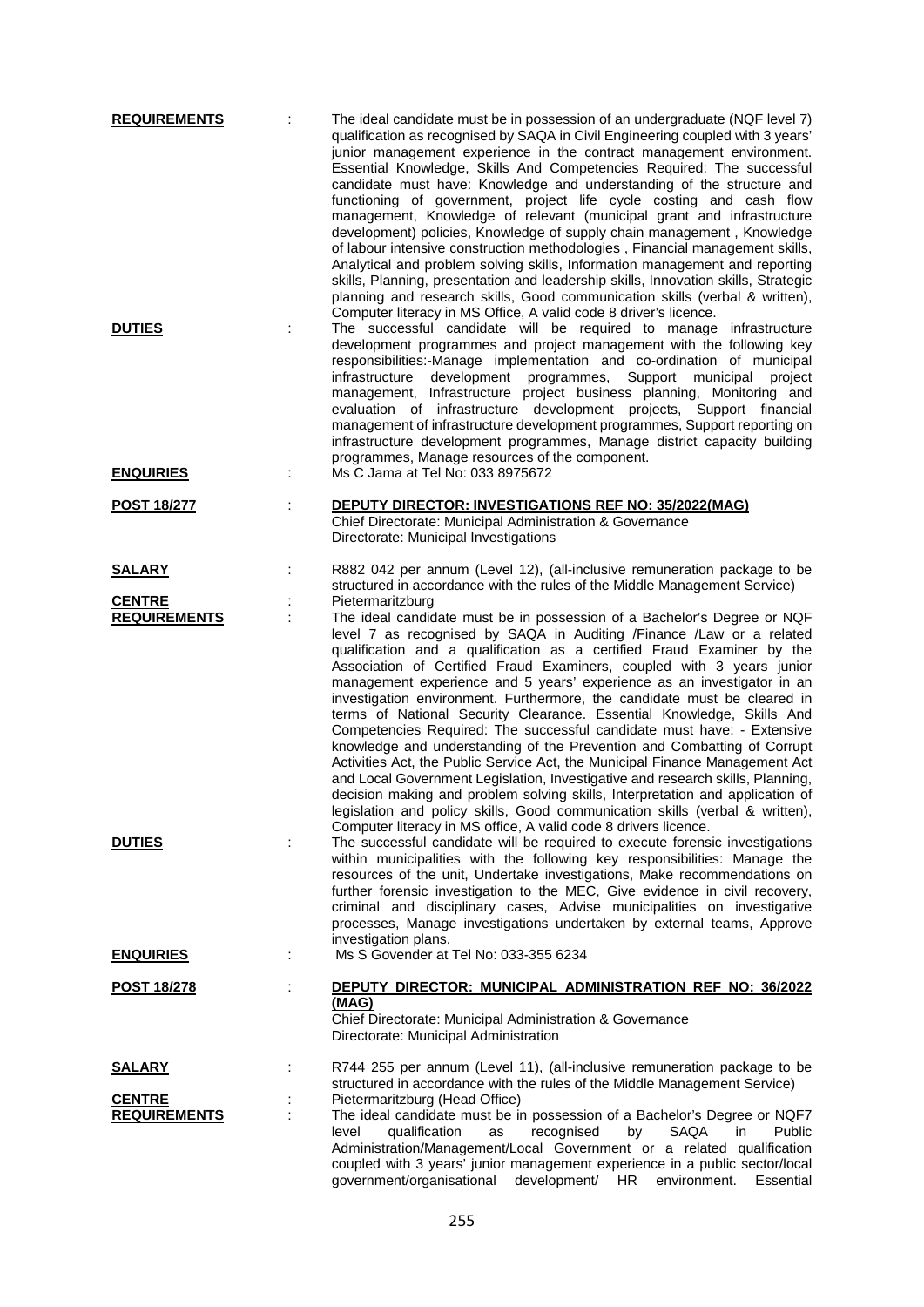|                                                       |   | Knowledge, Skills And Competencies Required: The successful candidate<br>must have: Knowledge of Public Finance Management Act, Knowledge of<br>Public Service Regulations Act, Knowledge of Systems Act and Regulations,<br>Knowledge of Municipal Structures Act, Knowledge of Municipal Financial<br>Management Act, Knowledge of Local Government legislation, Knowledge of<br>Ordinances, Knowledge of Treasury regulations and Occupational Health and<br>Safety Act, Knowledge of Office Management and Archives Act, Knowledge<br>of project management, Management, planning and organising ability skills,<br>Leadership and strategic planning skills, Decision making, time management<br>and problem solving skills, Financial management skills, Good communication<br>skills (verbal & written), Computer literacy in MS office, A valid code 8 driver's<br>license.                                                                                                                                                                                                                                                                                                                                                                                                                                                                                                                  |
|-------------------------------------------------------|---|------------------------------------------------------------------------------------------------------------------------------------------------------------------------------------------------------------------------------------------------------------------------------------------------------------------------------------------------------------------------------------------------------------------------------------------------------------------------------------------------------------------------------------------------------------------------------------------------------------------------------------------------------------------------------------------------------------------------------------------------------------------------------------------------------------------------------------------------------------------------------------------------------------------------------------------------------------------------------------------------------------------------------------------------------------------------------------------------------------------------------------------------------------------------------------------------------------------------------------------------------------------------------------------------------------------------------------------------------------------------------------------------------|
| <b>DUTIES</b>                                         |   | The successful candidate will be required to support efficient municipal<br>administration with the following key responsibilities:- Ensure support to<br>municipalities on human resource management, including organisational<br>development/staff establishments and recruitment processes, Ensure support<br>to municipalities on administrative statutory obligations, Ensure support to<br>municipalities with regard to corporate support services, Develop policies,<br>strategies and procedures aimed at improving service delivery within the<br>municipal administration field, Manage the resources under your control.                                                                                                                                                                                                                                                                                                                                                                                                                                                                                                                                                                                                                                                                                                                                                                 |
| <b>ENQUIRIES</b>                                      |   | Ms A Reddy at Tel No: 033 3556474/5                                                                                                                                                                                                                                                                                                                                                                                                                                                                                                                                                                                                                                                                                                                                                                                                                                                                                                                                                                                                                                                                                                                                                                                                                                                                                                                                                                  |
| <b>POST 18/279</b>                                    |   | <b>DISPUTE</b><br><b>DEPUTY</b><br>DIRECTOR: CONFLICT<br><b>MANAGEMENT AND</b><br>RESOLUTION REF NO: 37/2022 (TGCM)<br>Chief Directorate: Traditional Governance and Conflict Management<br>Directorate: Conflict Management and Dispute Resolution                                                                                                                                                                                                                                                                                                                                                                                                                                                                                                                                                                                                                                                                                                                                                                                                                                                                                                                                                                                                                                                                                                                                                  |
| <b>SALARY</b>                                         |   | R744 255 per annum (Level 11), (all-inclusive remuneration package to be                                                                                                                                                                                                                                                                                                                                                                                                                                                                                                                                                                                                                                                                                                                                                                                                                                                                                                                                                                                                                                                                                                                                                                                                                                                                                                                             |
| <b>CENTRE</b><br><b>REQUIREMENTS</b><br><b>DUTIES</b> | ÷ | structured in accordance with the rules of the Middle Management Service)<br>Pietermaritzburg<br>The ideal candidate must be in possession of a Bachelor's Degree or NQF<br>qualification<br>recognised<br>SAQA<br><b>Business</b><br>level<br>as<br>by<br>in<br>7<br>Administration/Management or Public Administration/ Management/ Human<br>Resource Management/ Labour Relations coupled with 3 years' junior<br>management experience in the dispute resolution and conflict management<br>environment. Essential Knowledge, Skills And Competencies Required: The<br>successful candidate must have: Knowledge of Legal prescripts that guide<br>Traditional Institutions and Zulu custom and cultures plus knowledge of legal<br>prescripts used, Knowledge of prescripts that guide Public sector, Knowledge<br>of Traditional Affairs policies, Understanding of Traditional Institution,<br>Knowledge of dispute resolution, management of conflict and project<br>management, Knowledge of research methodology, Planning and project<br>management skills, Team development, decision making and presentation<br>skills, Leadership, networking and organising skills, Research skills, Good<br>communication skills (verbal & written), Computer literacy in MS Office, A valid<br>code 8 driver's licence.<br>The successful candidate will be required to oversee good governance and |
|                                                       |   | facilitate conflict management within the traditional sphere of governance with<br>the following key responsibilities: - Manage investigations of disputes within the<br>traditional sphere of governance, Manage projects with regards to conflicts<br>management and dispute resolution (training and development / awareness<br>workshops, recognition of traditional leaders, database, etc.), Attend to all<br>Traditional institutional legal disputes wherein the department is cited, Develop<br>policies and strategies on conflict management and dispute resolution aimed<br>at improving service delivery, Manage resources of the Sub-directorate.                                                                                                                                                                                                                                                                                                                                                                                                                                                                                                                                                                                                                                                                                                                                      |
| <b>ENQUIRIES</b>                                      |   | Mr E Mthiya at Tel No: 033 8975606                                                                                                                                                                                                                                                                                                                                                                                                                                                                                                                                                                                                                                                                                                                                                                                                                                                                                                                                                                                                                                                                                                                                                                                                                                                                                                                                                                   |
| <u>POST 18/280</u>                                    |   | <b>DEPUTY DIRECTOR: TRADITIONAL FINANCIAL ADMINISTRATION REF</b><br>NO: 39/2022(F)<br><b>Chief Directorate: Finance</b><br>Directorate: Traditional Financial Administration                                                                                                                                                                                                                                                                                                                                                                                                                                                                                                                                                                                                                                                                                                                                                                                                                                                                                                                                                                                                                                                                                                                                                                                                                         |
| <b>SALARY</b>                                         |   | R744 255 per annum (Level 11), (all-inclusive remuneration package to be                                                                                                                                                                                                                                                                                                                                                                                                                                                                                                                                                                                                                                                                                                                                                                                                                                                                                                                                                                                                                                                                                                                                                                                                                                                                                                                             |
| <b>CENTRE</b><br><b>REQUIREMENTS</b>                  |   | structured in accordance with the rules of the Middle Management Service)<br>Pietermaritzburg<br>The ideal candidate must be in possession of a Bachelor's Degree or NQF<br>level 7 qualification as recognised by SAQA in Financial Management or a                                                                                                                                                                                                                                                                                                                                                                                                                                                                                                                                                                                                                                                                                                                                                                                                                                                                                                                                                                                                                                                                                                                                                 |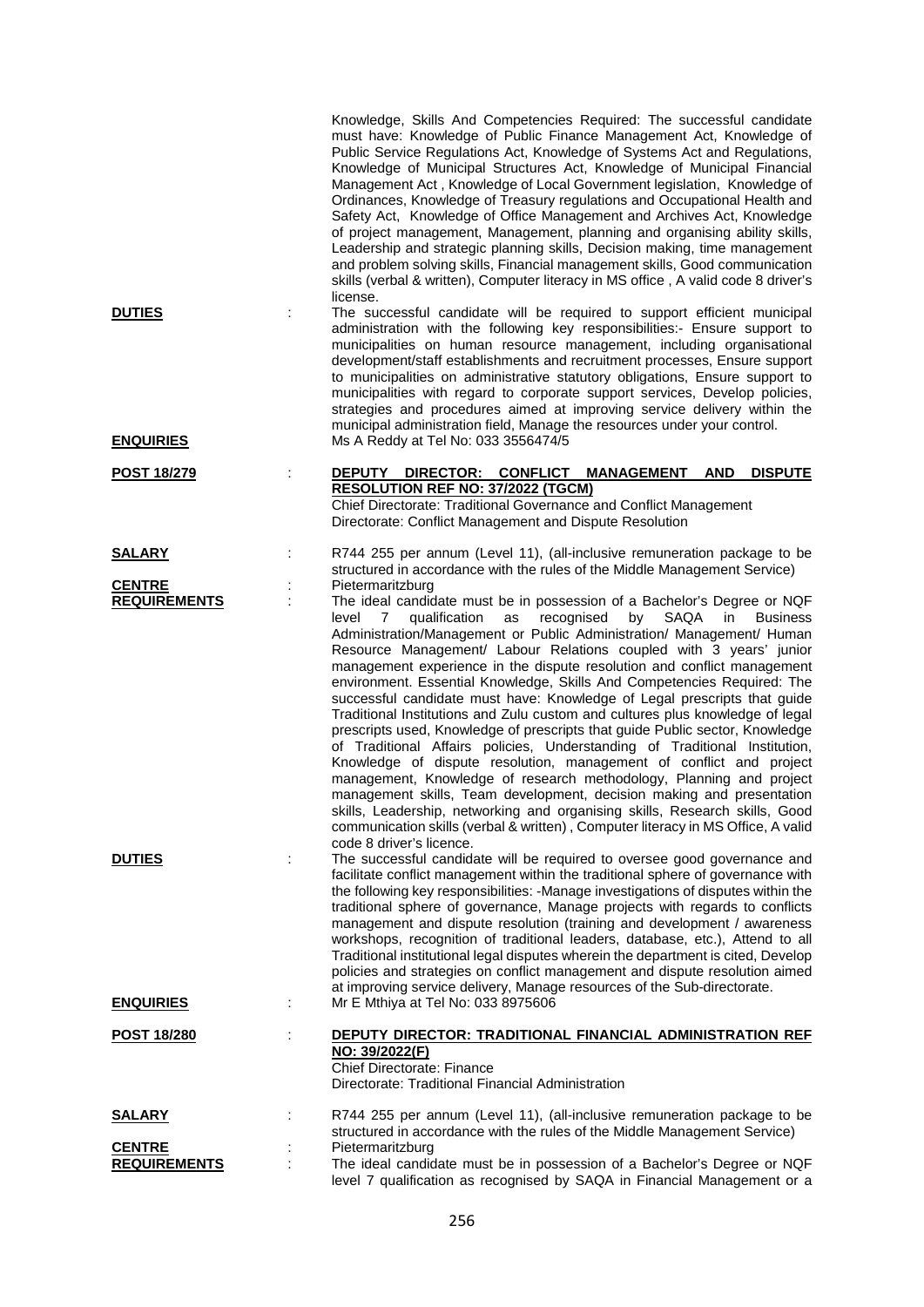|                                      | related qualification coupled with 3 years' junior management experience in a<br>financial management environment. Essential Knowledge, Skills And<br>Competencies Required: The successful candidate must have: - Knowledge of<br>policy analysis and development , Knowledge of financial management,<br>Knowledge of Treasury Regulations, Knowledge of PFMA and and Public<br>Service Act and Regulations, Communication and presentation skills, Team<br>development, decision making and problem solving skills, Organising and<br>coordination of meetings skills, Policy development skills, Good<br>communication skills (verbal & written), Computer literacy in MS office, A valid<br>code 8 drivers licence.                                                                                                                                                                                                               |
|--------------------------------------|----------------------------------------------------------------------------------------------------------------------------------------------------------------------------------------------------------------------------------------------------------------------------------------------------------------------------------------------------------------------------------------------------------------------------------------------------------------------------------------------------------------------------------------------------------------------------------------------------------------------------------------------------------------------------------------------------------------------------------------------------------------------------------------------------------------------------------------------------------------------------------------------------------------------------------------|
| <b>DUTIES</b><br><b>ENQUIRIES</b>    | The successful candidate will be required to manage comprehensive payment<br>administration system for the Department with the following key<br>responsibilities: Manage the financial control processes of the Traditional<br>institutions, Manage the payment and recording of financial obligations of the<br>traditional institutions, Attend to financial administration queries/enquiries,<br>Develop policies and strategies aimed at improving service delivery, Manage<br>the resources of the sub-directorate.<br>Mr B Cele at Tel No: 033 2608017                                                                                                                                                                                                                                                                                                                                                                           |
|                                      |                                                                                                                                                                                                                                                                                                                                                                                                                                                                                                                                                                                                                                                                                                                                                                                                                                                                                                                                        |
| <b>POST 18/281</b>                   | DEPUTY DIRECTOR: LABOUR RELATIONS REF NO: 402022 (HRMD)<br>Chief Directorate: Human Resource Management and Development<br>Directorate: Labour Relations                                                                                                                                                                                                                                                                                                                                                                                                                                                                                                                                                                                                                                                                                                                                                                               |
| <b>SALARY</b>                        | R744 255 per annum (Level 11), (all-inclusive remuneration package to be<br>structured in accordance with the rules of the Middle Management Service)                                                                                                                                                                                                                                                                                                                                                                                                                                                                                                                                                                                                                                                                                                                                                                                  |
| <b>CENTRE</b><br><b>REQUIREMENTS</b> | Pietermaritzburg<br>The ideal candidate must be in possession of a Bachelor's Degree or NQF<br>level 7 qualifications as recognised by SAQA in Human Resource<br>Management/ Labour Relations Management or a related qualification coupled<br>with 3 years junior management experience in the labour relations<br>environment. Essential Knowledge, Skills And Competencies Required: The<br>successful candidate must have: - Knowledge of Labour Relations Act,<br>Knowledge of Public Service Act and Regulations, Knowledge of rules of the<br>General Public Service Bargaining Council (GPSBC) also know the DPSA<br>Guidelines and Circulars, Knowledge of collective agreement and bargaining<br>structure, Knowledge of departmental policies, Negotiation, dispute resolution<br>and facilitation skills, Good communication skills (verbal & written), Computer<br>literacy in MS office, A valid code 8 drivers licence. |
| <b>DUTIES</b>                        | The successful candidate will be required to manage labour relation matters<br>with the following responsibilities, Development and implementation of Labour<br>Relations Policies, Codes and Practices, Management of grievances and<br>dispute resolution mechanisms, Manage discipline processes, Facilitate<br>collective bargaining, Represent and attend to labour disputes that have been<br>referred to the bargaining council, Management of the sub-directorates<br>resources.                                                                                                                                                                                                                                                                                                                                                                                                                                               |
| <b>ENQUIRIES</b>                     | Ms S Zondi at Tel No: 033 260803                                                                                                                                                                                                                                                                                                                                                                                                                                                                                                                                                                                                                                                                                                                                                                                                                                                                                                       |
| <b>POST 18/282</b>                   | DEPUTY DIRECTOR: TRANSPORT REF NO: 51/2021 (CD)<br><b>Chief Directorate: Corporate Services</b><br>Directorate: Auxiliary Services                                                                                                                                                                                                                                                                                                                                                                                                                                                                                                                                                                                                                                                                                                                                                                                                     |
| <b>SALARY</b>                        | R744 255 per annum, (all-inclusive remuneration package to be structured in<br>accordance with the rules of the Middle Management Service)                                                                                                                                                                                                                                                                                                                                                                                                                                                                                                                                                                                                                                                                                                                                                                                             |
| <b>CENTRE</b><br><b>REQUIREMENTS</b> | Pietermaritzburg<br>The ideal candidate must be in possession of a National Diploma or NQF level<br>6 qualifications as recognised by SAQA in Ppublic Administration/ Business<br>Administration/ Public Management or related qualification coupled with 3<br>years junior management experience in the transport environment. Essential<br>Knowledge, Skills And Competencies Required: The successful candidate<br>must have:- Understanding of relevant legislation, Knowledge of project<br>management, Knowledge of fleet management, Management and planning<br>skills, Leadership and team development skills, Decision making and problem<br>solving skills, the ability to organise, Financial management skills, Good<br>communication skills (verbal & written), Computer literacy in MS Office, A valid<br>driver's licence.                                                                                              |
| <b>DUTIES</b>                        | The successful candidate will be required to provide a transport management<br>service to the Department with the following responsibilities Manage the                                                                                                                                                                                                                                                                                                                                                                                                                                                                                                                                                                                                                                                                                                                                                                                |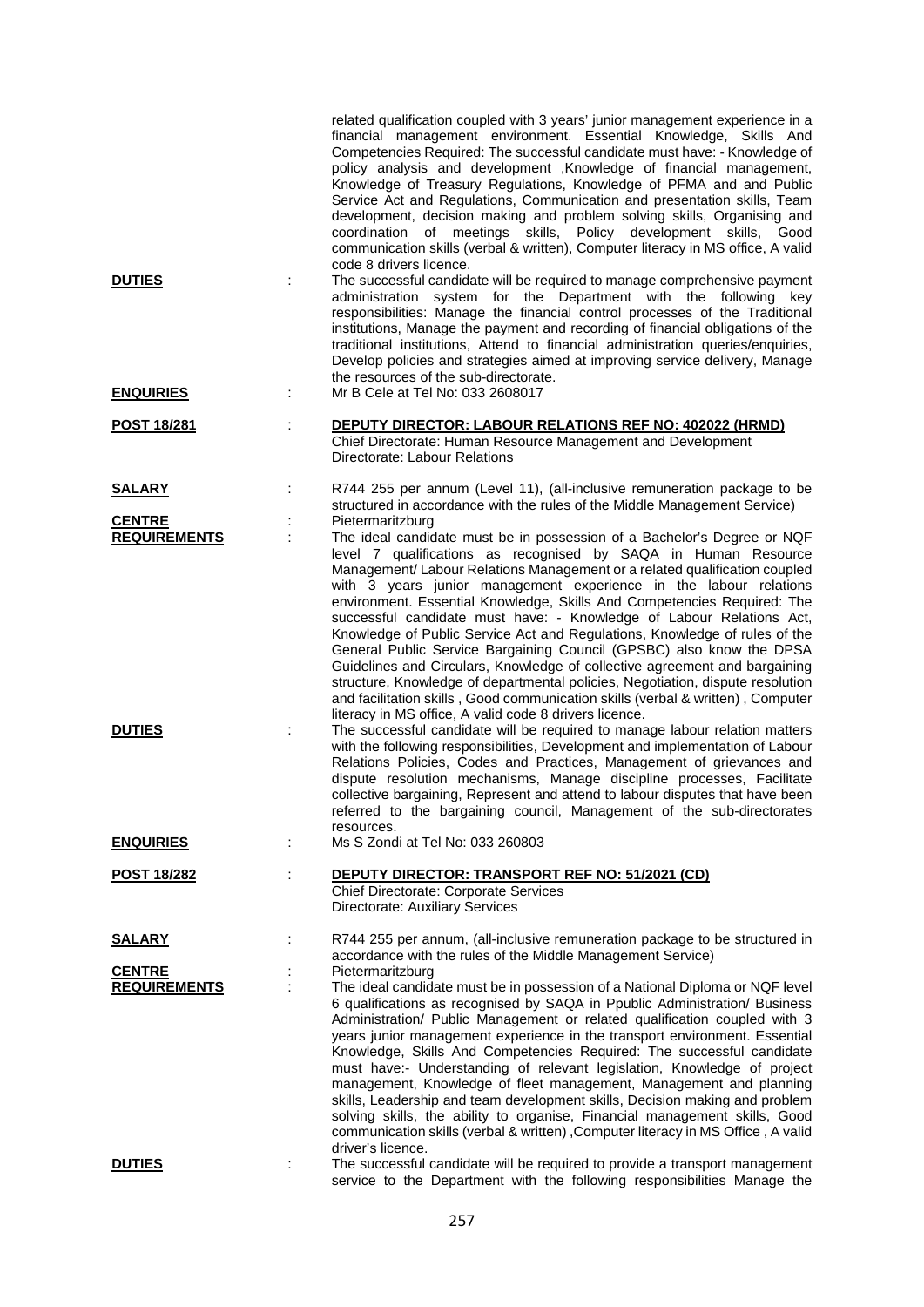| <b>ENQUIRIES</b>                               |   | operation of official vehicles Manage the process of subsidized vehicles<br>Manage the provision of technical services Manage the provision of input of<br>policies and guidelines Manage the resources of the sub-directorate.<br>Ms Z Mtshali at Tel No: 033-260 8028                                                                                                                                                                                                                                                                                                                                                                                                                                                                                                                                                                                                                                                                                                                                                                                                                                                                                                                                                                                                                                                                                                                                                                         |
|------------------------------------------------|---|-------------------------------------------------------------------------------------------------------------------------------------------------------------------------------------------------------------------------------------------------------------------------------------------------------------------------------------------------------------------------------------------------------------------------------------------------------------------------------------------------------------------------------------------------------------------------------------------------------------------------------------------------------------------------------------------------------------------------------------------------------------------------------------------------------------------------------------------------------------------------------------------------------------------------------------------------------------------------------------------------------------------------------------------------------------------------------------------------------------------------------------------------------------------------------------------------------------------------------------------------------------------------------------------------------------------------------------------------------------------------------------------------------------------------------------------------|
| POST 18/283                                    | ÷ | <b>ENGINEER WATER REF NO: 34/2022 (MID) (X2 POSTS)</b><br>Chief Directorate: Municipal Infrastructure<br>Directorate: Infrastructure Development                                                                                                                                                                                                                                                                                                                                                                                                                                                                                                                                                                                                                                                                                                                                                                                                                                                                                                                                                                                                                                                                                                                                                                                                                                                                                                |
| SALARY<br><b>CENTRE</b><br><b>REQUIREMENTS</b> |   | R728 829 - R1 106 814 per annum, (OSD)<br>Pietermaritzburg<br>The ideal candidate must be in possession of an undergraduate (NQF level 7)<br>qualification as recognised by SAQA in Civil Engineering coupled with 3 years<br>post qualification engineering experience and a valid code 8 driving license.<br>Registration with ECSA as a Professional Engineer is a prerequisite. Essential<br>Knowledge, Skills And Competencies Required: The successful candidate<br>must have: A sound knowledge and understanding of policy analysis,<br>Knowledge of legislation (MPRA, MFMA, Municipal Systems Act), Knowledge<br>of engineering design and analysis, Knowledge of research and development,<br>Knowledge of computer-aided engineering applications, Knowledge of legal<br>compliance, Knowledge of technical report writing, Ability to create a high<br>performance culture, Good professional judgement, Decision making and team<br>leadership skills, Conflict management, problem solving and analysis skills,<br>Planning, organising and presentation skills, Innovation, analytical and<br>creativity skills, Self-management and financial management skills, Customer<br>focus and responsiveness skills, People and change management skills,<br>Programme and project management skills, Information management and<br>reporting skills, Good communication skills (verbal &written), Computer literacy<br>in MS Office. |
| <b>DUTIES</b>                                  |   | The successful candidate will be required to perform all aspects of varied<br>innovative and complex engineering and facilitate municipal infrastructure<br>development programmes and projects with the following key responsibilities:<br>Design new systems to solve practical engineering challenges, improve<br>efficiency and enhance safety, Conduct research and development, Perform<br>office administration and budget planning, Manage the effective utilization of                                                                                                                                                                                                                                                                                                                                                                                                                                                                                                                                                                                                                                                                                                                                                                                                                                                                                                                                                                 |
| <b>ENQUIRIES</b>                               |   | resources.<br>Ms C Jama at Tel No: 033 8975672                                                                                                                                                                                                                                                                                                                                                                                                                                                                                                                                                                                                                                                                                                                                                                                                                                                                                                                                                                                                                                                                                                                                                                                                                                                                                                                                                                                                  |
| <b>POST 18/284</b>                             |   | <b>ASSISTANT DIRECTOR: MUNICIPAL ADMINISTRATION REF NO: 41/2022</b><br>(MAG) (X2 POSTS)<br>Chief Directorate: Municipal Administration & Governance<br>Directorate: Municipal Administration                                                                                                                                                                                                                                                                                                                                                                                                                                                                                                                                                                                                                                                                                                                                                                                                                                                                                                                                                                                                                                                                                                                                                                                                                                                    |
| <b>SALARY</b>                                  |   | R477 090 per annum (Level 10)                                                                                                                                                                                                                                                                                                                                                                                                                                                                                                                                                                                                                                                                                                                                                                                                                                                                                                                                                                                                                                                                                                                                                                                                                                                                                                                                                                                                                   |
| <b>CENTRE</b><br><b>REQUIREMENTS</b>           |   | Pietermaritzburg<br>The ideal candidate must be in possession of a minimum National Diploma or<br>level 6 qualification as recognised<br>by SAQA<br>NQF<br>in Public<br>Administration/Management/Local Government or a related qualification<br>coupled with 3 years' administrative experience in a public sector/local<br>development/ HR<br>government/organisational<br>environment.<br>Essential<br>Knowledge, Skills And Competencies Required: The successful candidate<br>must have: Knowledge of policy analysis, Knowledge of project management,<br>Knowledge of relevant legislation, Planning and organising skills, Time<br>management and development skills, Decision making and problem solving<br>skills, Management of finances skills, Good communication skills (verbal &<br>written), Computer literacy in MS office, A valid code 8 driver's license.                                                                                                                                                                                                                                                                                                                                                                                                                                                                                                                                                                   |
| <b>DUTIES</b>                                  | ÷ | The successful candidate will be required to support efficient municipal<br>administration with the following key responsibilities: Assist with support to<br>municipalities on human resource management, including organisational<br>development/staff establishments and recruitment processes, Support to<br>municipalities on administrative statutory obligations, Support to municipalities<br>with regard to corporate support services, Assist with the development and<br>implementation of policies, strategies and procedures aimed at improving<br>service delivery within the municipal administration field, Management of<br>resources, Provide guidance and advise to municipalities and stakeholders.                                                                                                                                                                                                                                                                                                                                                                                                                                                                                                                                                                                                                                                                                                                         |
| <b>ENQUIRIES</b>                               |   | Ms A Reddy at Tel No: 033 3556474/5                                                                                                                                                                                                                                                                                                                                                                                                                                                                                                                                                                                                                                                                                                                                                                                                                                                                                                                                                                                                                                                                                                                                                                                                                                                                                                                                                                                                             |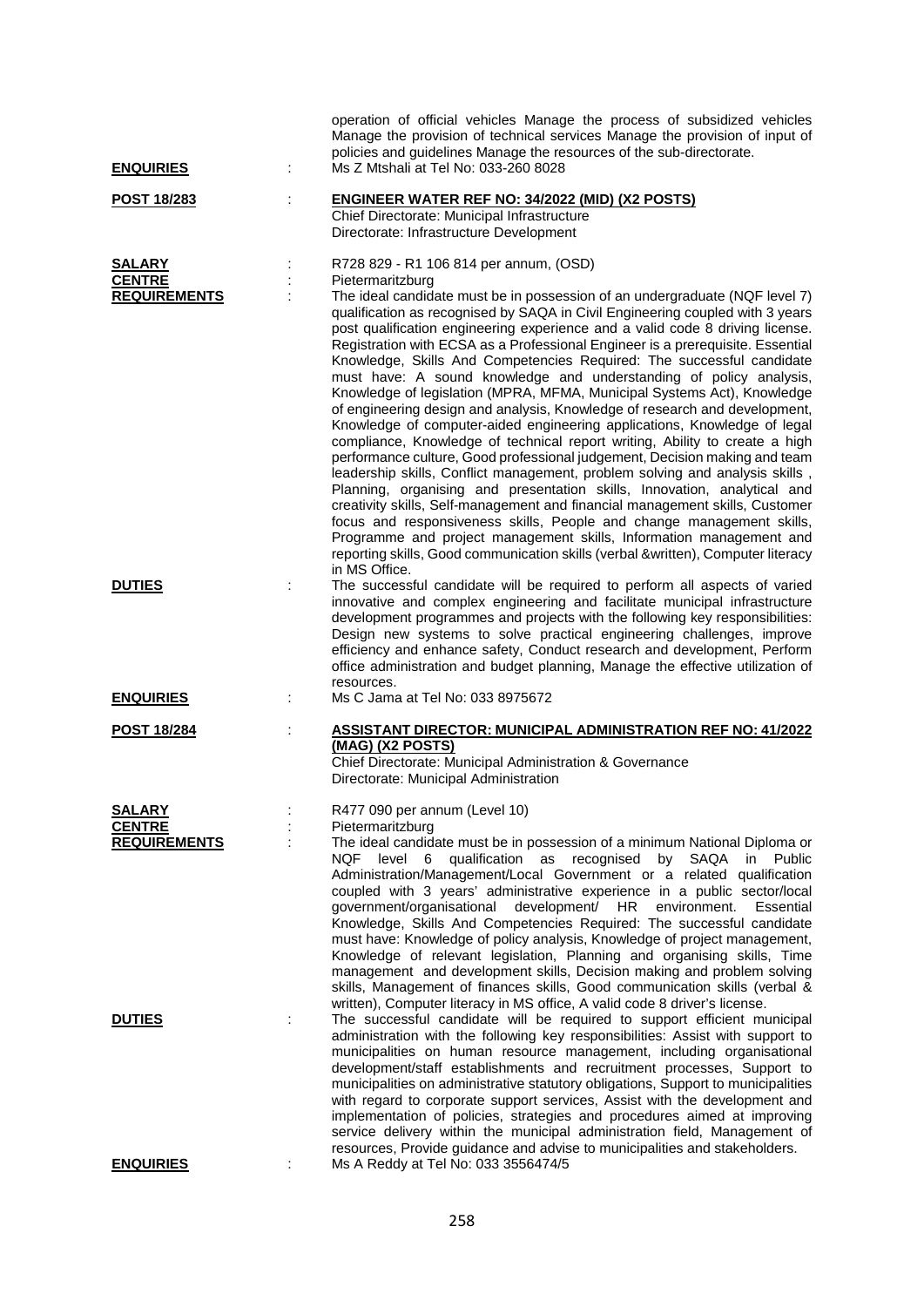| POST 18/285             | <b>ASSISTANT DIRECTOR: FORENSIC AUDITS REF No: 42/2022(MAG)</b>                                                                                                                                                                                                                                                                                                                                                                                                                                                                                                                                                                                                                                                                                                                                                                                                                                                                                                             |
|-------------------------|-----------------------------------------------------------------------------------------------------------------------------------------------------------------------------------------------------------------------------------------------------------------------------------------------------------------------------------------------------------------------------------------------------------------------------------------------------------------------------------------------------------------------------------------------------------------------------------------------------------------------------------------------------------------------------------------------------------------------------------------------------------------------------------------------------------------------------------------------------------------------------------------------------------------------------------------------------------------------------|
|                         | Chief Directorate: Municipal Administration & Governance<br>Directorate: Municipal Investigations                                                                                                                                                                                                                                                                                                                                                                                                                                                                                                                                                                                                                                                                                                                                                                                                                                                                           |
|                         |                                                                                                                                                                                                                                                                                                                                                                                                                                                                                                                                                                                                                                                                                                                                                                                                                                                                                                                                                                             |
| <b>SALARY</b>           | R382 245 per annum (Level 09)                                                                                                                                                                                                                                                                                                                                                                                                                                                                                                                                                                                                                                                                                                                                                                                                                                                                                                                                               |
| <b>CENTRE</b>           | Pietermaritzburg                                                                                                                                                                                                                                                                                                                                                                                                                                                                                                                                                                                                                                                                                                                                                                                                                                                                                                                                                            |
| <b>REQUIREMENTS</b>     | The ideal candidate must be in possession of a Bachelor's Degree or NQF<br>level 7 qualification as recognised by SAQA in Auditing/ Policing/ Forensic<br>Auditing or related qualification coupled with 3 years' experience in an<br>investigation environment. Furthermore, the candidate must be cleared in<br>terms of National Security Clearance. Essential Knowledge, Skills And<br>Competencies Required: The successful candidate must have: Extensive<br>knowledge and understanding of the Criminal Procedure Act, Prevention of<br>Organised Crime Act, Public Service Act, law of evidence, the Municipal<br>Finance Management Act and Local Government Legislation, Knowledge of<br>application of legislation and policy planning, Project management, decision<br>making and problem solving skills, Good communication skills (verbal &<br>written), Ablity to manage and lead a team, Computer literacy in MS office, A<br>valid code 8 drivers licence. |
| <b>DUTIES</b>           | The successful candidate will be required to conduct forensic investigation                                                                                                                                                                                                                                                                                                                                                                                                                                                                                                                                                                                                                                                                                                                                                                                                                                                                                                 |
|                         | services on behalf of the Department with the following key responsibilities:<br>Undertake investigation at municipalities to establish irregularities, fraud<br>corruption and quantity losses to determine culpability, Apply proactive<br>measures to combat theft, fraud and corruption, Ensure the development and<br>implementation of the fraud prevention plans, policies and procedures for<br>municipalities, Conduct desktop investigations on cases of alleged corruption<br>reported through the anti-corruption hotline regarding municipalities, Manage<br>the resources under your control.                                                                                                                                                                                                                                                                                                                                                                 |
| <b>ENQUIRIES</b>        | Ms S Govender at Tel No: 033 355 6292                                                                                                                                                                                                                                                                                                                                                                                                                                                                                                                                                                                                                                                                                                                                                                                                                                                                                                                                       |
| <b>POST 18/286</b>      | <u> ASSISTANT DIRECTOR: TRADITIONAL ASSET MANAGEMENT REF NO:</u>                                                                                                                                                                                                                                                                                                                                                                                                                                                                                                                                                                                                                                                                                                                                                                                                                                                                                                            |
|                         | 43/2022 (F)<br><b>Chief Directorate: Finance</b><br>Directorate: Supply Chain Management                                                                                                                                                                                                                                                                                                                                                                                                                                                                                                                                                                                                                                                                                                                                                                                                                                                                                    |
| <b>SALARY</b>           | R382 245 per annum (Level 09)                                                                                                                                                                                                                                                                                                                                                                                                                                                                                                                                                                                                                                                                                                                                                                                                                                                                                                                                               |
| <b>CENTRE</b>           | Pietermaritzburg                                                                                                                                                                                                                                                                                                                                                                                                                                                                                                                                                                                                                                                                                                                                                                                                                                                                                                                                                            |
| <b>REQUIREMENTS</b>     | The ideal candidate must be in possession of a Bachelor's Degree or NQF<br>level 7 qualifications as recognised by SAQA in Supply Chain<br>Management/Asset Management coupled with 3 years' administrative<br>experience in a finance environment. Essential Knowledge, Skills And<br>Competencies Required: The successful candidate must have: Sound<br>knowledge of Supply Chain Management, Sound knowledge of PFMA,<br>Treasury regulations, SCM and other financial prescripts, Functional<br>knowledge of asset management, Knowledge of Public Service Act, Public<br>Service Regulations and Labour Relations Act, Numeracy and report writing<br>skills, Interpersonal and listening skills, Good communication skills (verbal &<br>written), Intermediate skills, Computer literacy in MS office, A valid code 8<br>driver's license.                                                                                                                           |
| <b>DUTIES</b>           | The successful candidate will be required to manage asset administration<br>service in respect of traditional assets with the following key responsibilities:<br>Ensure financial reconciliations (incl. adjusting entries) are undertaken of the<br>asset register with the general ledger and financial statements, Manage the<br>maintenance of all asset register and support of stock takes within the<br>Traditional Institutions, Attend to financial administration of asset management<br>, Facilitate the loss control procedure and effect correct journal entries on the<br>LOCO system, Provide advice and guidance and input to policy, Supervise<br>staff.                                                                                                                                                                                                                                                                                                   |
| <b>ENQUIRIES</b>        | Mr N Ludidi at Tel No: 033 2608023                                                                                                                                                                                                                                                                                                                                                                                                                                                                                                                                                                                                                                                                                                                                                                                                                                                                                                                                          |
| <b>POST 18/287</b>      | <b>ASSISTANT DIRECTOR: FINANCIAL ADMINISTRATION REF NO: 44/2022</b><br>(F)<br><b>Chief Directorate: Finance</b><br>Directorate: Financial Administration Support                                                                                                                                                                                                                                                                                                                                                                                                                                                                                                                                                                                                                                                                                                                                                                                                            |
|                         |                                                                                                                                                                                                                                                                                                                                                                                                                                                                                                                                                                                                                                                                                                                                                                                                                                                                                                                                                                             |
| SALARY<br><b>CENTRE</b> | R382 245 per annum (Level 09)<br>Pietermaritzburg                                                                                                                                                                                                                                                                                                                                                                                                                                                                                                                                                                                                                                                                                                                                                                                                                                                                                                                           |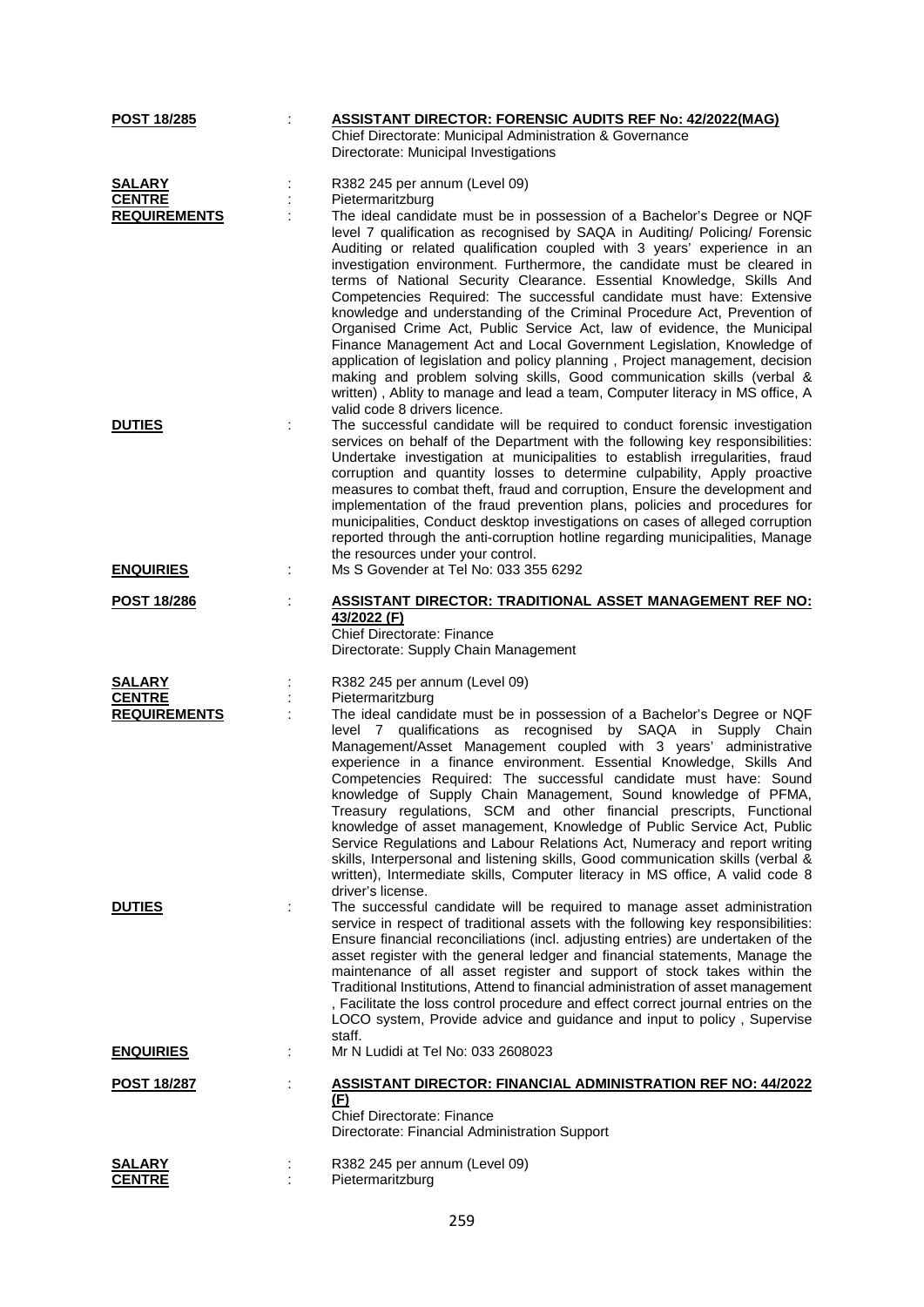| <b>REQUIREMENTS</b>                  | The ideal candidate must be in a possession of a Bachelor's Degree or NQF<br>level 7 qualification as recognised by SAQA in Finance or related qualification,<br>coupled with 3 years' supervisory and administrative experience in a financial<br>environment. Essential Knowledge, Skills And Competencies Required: The<br>successful candidate must have:- Knowledge of Policy analysis, Knowledge of<br>project management, Knowledge of prescripts (PFMA, DoRA), Planning,<br>decision making and problem solving skills, Team development skills, Financial<br>management skills, Computer literacy (MS Word, Excel), A valid Code 8 drivers<br>licence                                                                                                                                                                                                                                                |
|--------------------------------------|---------------------------------------------------------------------------------------------------------------------------------------------------------------------------------------------------------------------------------------------------------------------------------------------------------------------------------------------------------------------------------------------------------------------------------------------------------------------------------------------------------------------------------------------------------------------------------------------------------------------------------------------------------------------------------------------------------------------------------------------------------------------------------------------------------------------------------------------------------------------------------------------------------------|
| <b>DUTIES</b>                        | The successful candidate will be required to manage the financial support<br>processes of the Department with the following key responsibilities: Manage<br>the processing of financial vouchers according to accounting policies<br>processes and procedures, Manage financial transactions, Manage collection<br>and banking of received funds (cashiers), Manage and develop staff.                                                                                                                                                                                                                                                                                                                                                                                                                                                                                                                        |
| <b>ENQUIRIES</b>                     | Mr B Cele at Tel No: 033 2608017                                                                                                                                                                                                                                                                                                                                                                                                                                                                                                                                                                                                                                                                                                                                                                                                                                                                              |
| <b>POST 18/288</b>                   | <b>ASSISTANT DIRECTOR: FINANCIAL CONTROL REF NO: 45/2022 (F)</b><br><b>Chief Directorate: Finance</b><br>Directorate: Financial Control                                                                                                                                                                                                                                                                                                                                                                                                                                                                                                                                                                                                                                                                                                                                                                       |
| <b>SALARY</b>                        | R382 245.per annum (Level 09)                                                                                                                                                                                                                                                                                                                                                                                                                                                                                                                                                                                                                                                                                                                                                                                                                                                                                 |
| <b>CENTRE</b><br><b>REQUIREMENTS</b> | Pietermaritzburg<br>The ideal candidate must be in a possession of a Bachelor's Degree or NQF<br>level 7 qualification as recognised by SAQA in Finance or related qualification,<br>coupled with 3 years' supervisory and administrative experience in a financial<br>environment. Essential Knowledge, Skills And Competencies Required: The<br>successful candidate must have:- Knowledge of Policy analysis, Knowledge of<br>project management, Knowledge of prescripts (PFMA, DoRA), Planning,<br>decision making and problem solving skills, Team development skills, Financial<br>management skills, Computer literacy (MS Word, Excel), A valid Code 8 drivers<br>licence.                                                                                                                                                                                                                           |
| <b>DUTIES</b>                        | The successful candidate will be required to manage the financial control<br>processes of the Department with the following key responsibilities:- Manage<br>the voucher control processes of the Department, Manage payroll control<br>processes of the Department, Co-ordinate and manage queries from the Office<br>of the Auditor-General, Manage and develop staff.                                                                                                                                                                                                                                                                                                                                                                                                                                                                                                                                      |
| <b>ENQUIRIES</b>                     | Mr B Cele at Tel No: 033 2608017                                                                                                                                                                                                                                                                                                                                                                                                                                                                                                                                                                                                                                                                                                                                                                                                                                                                              |
| <b>POST 18/289</b>                   | ASSISTANT DIRECTOR: CHIEF WORK STUDY ANALYST REF NO:<br>46/2022 (HRMD)<br>Chief Directorate: Human Resource Management & Development<br>Directorate: Organisational Design And Job Evaluation                                                                                                                                                                                                                                                                                                                                                                                                                                                                                                                                                                                                                                                                                                                 |
| <b>SALARY</b>                        | R382 245.per annum (Level 09)                                                                                                                                                                                                                                                                                                                                                                                                                                                                                                                                                                                                                                                                                                                                                                                                                                                                                 |
| <b>CENTRE</b><br><b>REQUIREMENTS</b> | Pietermaritzburg<br>The ideal candidate must be in possession of a minimum National Diploma or<br>NQF level 6 qualification as recognised by SAQA in Work Study/Management<br>Services/ Human Resource Management/ and JE Certificate<br>by<br>DPSA/PALAMA/NSG coupled with 3 years' administrative experience in the<br>work study/ job evaluation environment Essential Knowledge, Skills And<br>Competencies Required: The successful candidate must have:- Knowledge of<br>Public Service Act and Regulations, Knowledge of PFMA, Knowledge of work<br>study, Knowledge of job evaluation, Knowledge of procedures and methods,<br>Research skills and financial management skills, Project management and<br>facilitation skills, Information gathering and job analysis skills, Good<br>communication skills (verbal & written), Computer literacy (MS Word, Excel), A<br>valid Code 8 drivers licence. |
| <b>DUTIES</b>                        | The successful candidate will be required to provide and advice and make<br>recommendations on organisational development and job evaluation with the<br>following key responsibilities: - Provide organizational development, work<br>study methods and change management, Provide Job Evaluation advice and<br>services for the department, Facilitate the design of Job Descriptions,<br>Research and analysis policies and procedures in the execution of duties,<br>Exercise control of resources.                                                                                                                                                                                                                                                                                                                                                                                                       |
| <b>ENQUIRIES</b>                     | Mr DM Cele at Tel No: 033 2608063                                                                                                                                                                                                                                                                                                                                                                                                                                                                                                                                                                                                                                                                                                                                                                                                                                                                             |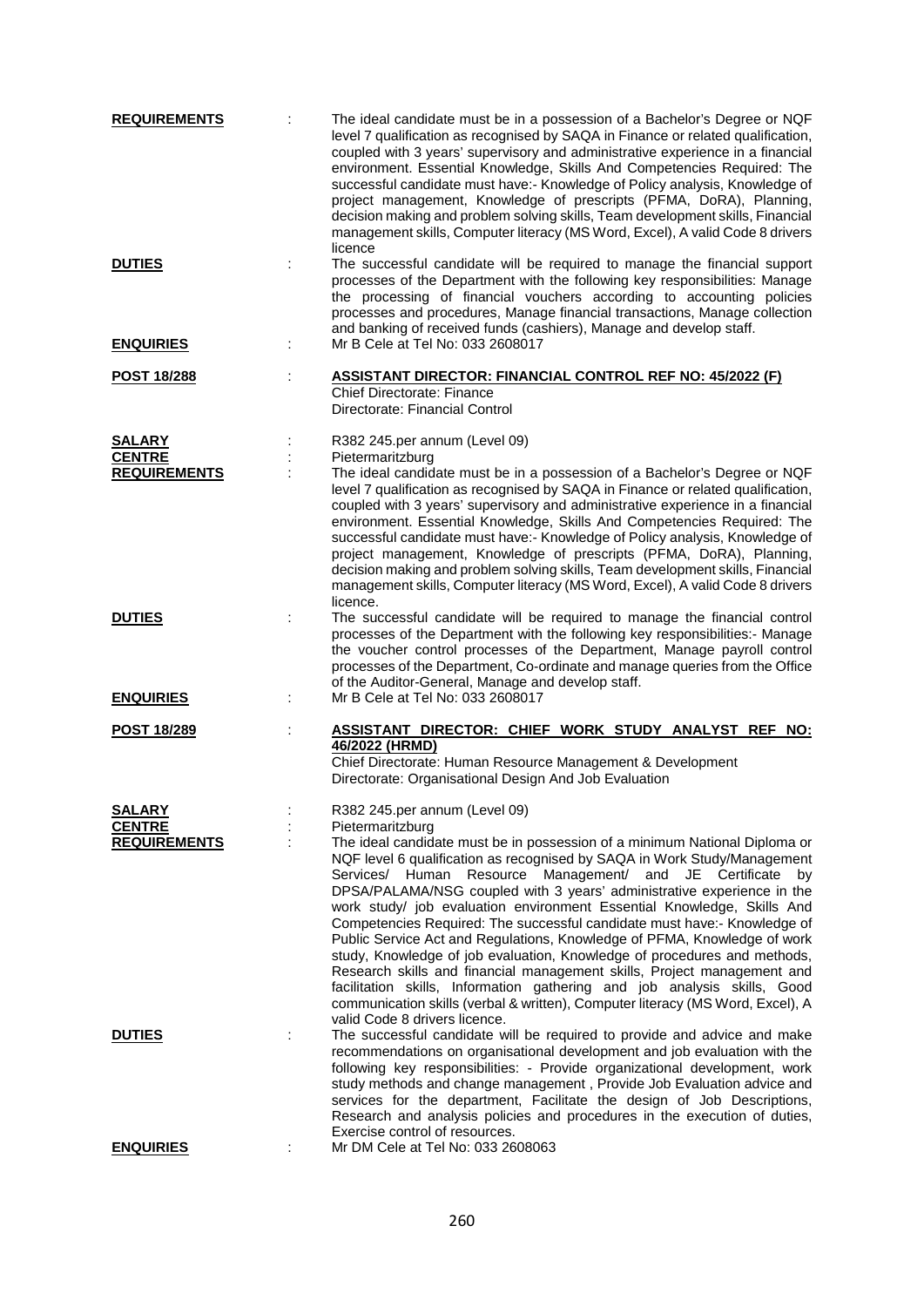| <b>POST 18/290</b>                   | <b>ASSISTANT DIRECTOR: LABOUR RELATIONS REF NO: 47/2022 (HRMD)</b>                                                                                                                                                                                                                                                                                                                                                                                                                                                                                                                                                                                                                                                                                                                                                                                                                                                                                                                                      |
|--------------------------------------|---------------------------------------------------------------------------------------------------------------------------------------------------------------------------------------------------------------------------------------------------------------------------------------------------------------------------------------------------------------------------------------------------------------------------------------------------------------------------------------------------------------------------------------------------------------------------------------------------------------------------------------------------------------------------------------------------------------------------------------------------------------------------------------------------------------------------------------------------------------------------------------------------------------------------------------------------------------------------------------------------------|
|                                      | Chief Directorate: Human Resource Management & Development<br>Directorate: Labour Relations                                                                                                                                                                                                                                                                                                                                                                                                                                                                                                                                                                                                                                                                                                                                                                                                                                                                                                             |
| <b>SALARY</b>                        | R382 245 per annum (Level 09)                                                                                                                                                                                                                                                                                                                                                                                                                                                                                                                                                                                                                                                                                                                                                                                                                                                                                                                                                                           |
| <b>CENTRE</b>                        | Pietermaritzburg                                                                                                                                                                                                                                                                                                                                                                                                                                                                                                                                                                                                                                                                                                                                                                                                                                                                                                                                                                                        |
| <b>REQUIREMENTS</b>                  | The ideal candidate must be in possession of a National Diploma or NQF level<br>6 qualification as recognised by SAQA in Human Resource Management/<br>Labour Relations Management or a related qualification coupled with 3 years'<br>administrative experience in the Labour Relations environment and an<br>various<br>Labour<br><b>Relations</b><br>overview<br>in<br>fields/Misconduct/Grievance/Incapacity/Dispute<br>Resolution<br>processes.<br>Essential Knowledge, Skills And Competencies Required: The successful<br>candidate must have: Knowledge of Labour Relations Act, Knowledge of Public<br>Service Act, Knowledge of collective agreements and bargaining structures,<br>Knowledge of departmental policies, Knowledge of Public Service Regulations,<br>Negotiation, dispute resolution and facilitation skills, Innovation skills, Good<br>communication skills (verbal & written), Computer literacy in MS office, A valid<br>code 8 drivers licence.                           |
| <b>DUTIES</b>                        | The successful candidate will be required to promote sound labour relations<br>with the following responsibilities, Develop departmental Labour Relations<br>strategy and policy, Provide advice and guidance in respect of labour issues,<br>Manage dispute and grievance resolution mechanisms, Facilitate collective<br>bargaining, Supervision of staff.                                                                                                                                                                                                                                                                                                                                                                                                                                                                                                                                                                                                                                            |
| <u>ENQUIRIES</u>                     | Mr S Zondi at Tel No: 033 2608033                                                                                                                                                                                                                                                                                                                                                                                                                                                                                                                                                                                                                                                                                                                                                                                                                                                                                                                                                                       |
| <b>POST 18/291</b>                   | <b>ASSISTANT DIRECTOR: LABOUR DISCIPLINE &amp; INVESTIGATIONS REF</b><br>NO: 48/2022 (HRMD)<br>Chief Directorate: Human Resource Management & Development<br>Directorate: Labour Relations                                                                                                                                                                                                                                                                                                                                                                                                                                                                                                                                                                                                                                                                                                                                                                                                              |
| <b>SALARY</b>                        | R382 245 per annum (Level 09)                                                                                                                                                                                                                                                                                                                                                                                                                                                                                                                                                                                                                                                                                                                                                                                                                                                                                                                                                                           |
| <b>CENTRE</b><br><b>REQUIREMENTS</b> | Pietermaritzburg<br>The ideal candidate must be in possession of a National Diploma or NQF level<br>6 qualifications as recognised by SAQA in Human Resource Management/<br>Labour Relations Management or a related qualification coupled with 3 years'<br>administrative experience in the labour relations environment. Essential<br>Knowledge, Skills And Competencies Required: The successful candidate<br>must have: Knowledge of investigation operating standards/procedures,<br>Knowledge of Public Service Legislation, Knowledge of Code of Conduct,<br>Knowledge of criminal codes, Acts and Regulations, Knowledge of internal<br>discipline hearing procedures, Knowledge of applicable legislation in the field<br>of investigations and discipline, Trial advocacy and report writing skills,<br>Investigation and drafting of case files and presentation skills, Good<br>communication skills (verbal & written), Computer literacy in MS office, A valid<br>code 8 drivers licence. |
| <b>DUTIES</b>                        | The successful candidate will be required to manage, undertake and<br>coordinate discipline and investigation functions with the following<br>responsibilities, Develop and maintain policies, Undertake investigations as<br>assigned/allocated, Manage and assign case files/work assignments for<br>investigations, Manage and monitor discipline cases, Verify charge sheets,<br>Advise, guide and coordinate training on discipline and investigations<br>procedures, Management of staff.                                                                                                                                                                                                                                                                                                                                                                                                                                                                                                         |
| <b>ENQUIRIES</b>                     | Mr S Zondi at Tel No: 033 2608033                                                                                                                                                                                                                                                                                                                                                                                                                                                                                                                                                                                                                                                                                                                                                                                                                                                                                                                                                                       |
| <u>POST 18/292</u>                   | <b>ASSISTANT DIRECTOR: DISTRICT SUPPORT (UMGUNGUNDLOVU) REF</b><br>NO: 49/2019 (CDWPP)<br>Chief Directorate: Community Development Worker and Public Participation<br>Directorate: Community Development Workers and Rapid Response                                                                                                                                                                                                                                                                                                                                                                                                                                                                                                                                                                                                                                                                                                                                                                     |
| <b>SALARY</b>                        | R382 245 per annum (Level 09)                                                                                                                                                                                                                                                                                                                                                                                                                                                                                                                                                                                                                                                                                                                                                                                                                                                                                                                                                                           |
| <b>CENTRE</b><br><b>REQUIREMENTS</b> | Pietermaritzburg<br>The ideal candidate must be in possession of a minimum National Diploma or<br>NQF level 6 qualification as recognised by SAQA in Community Development<br>/Social Science or a related qualification coupled with 3 years' administrative<br>experience in a community development environment. Essential Knowledge,<br>Skills And Competencies Required: The successful candidate must have:-                                                                                                                                                                                                                                                                                                                                                                                                                                                                                                                                                                                      |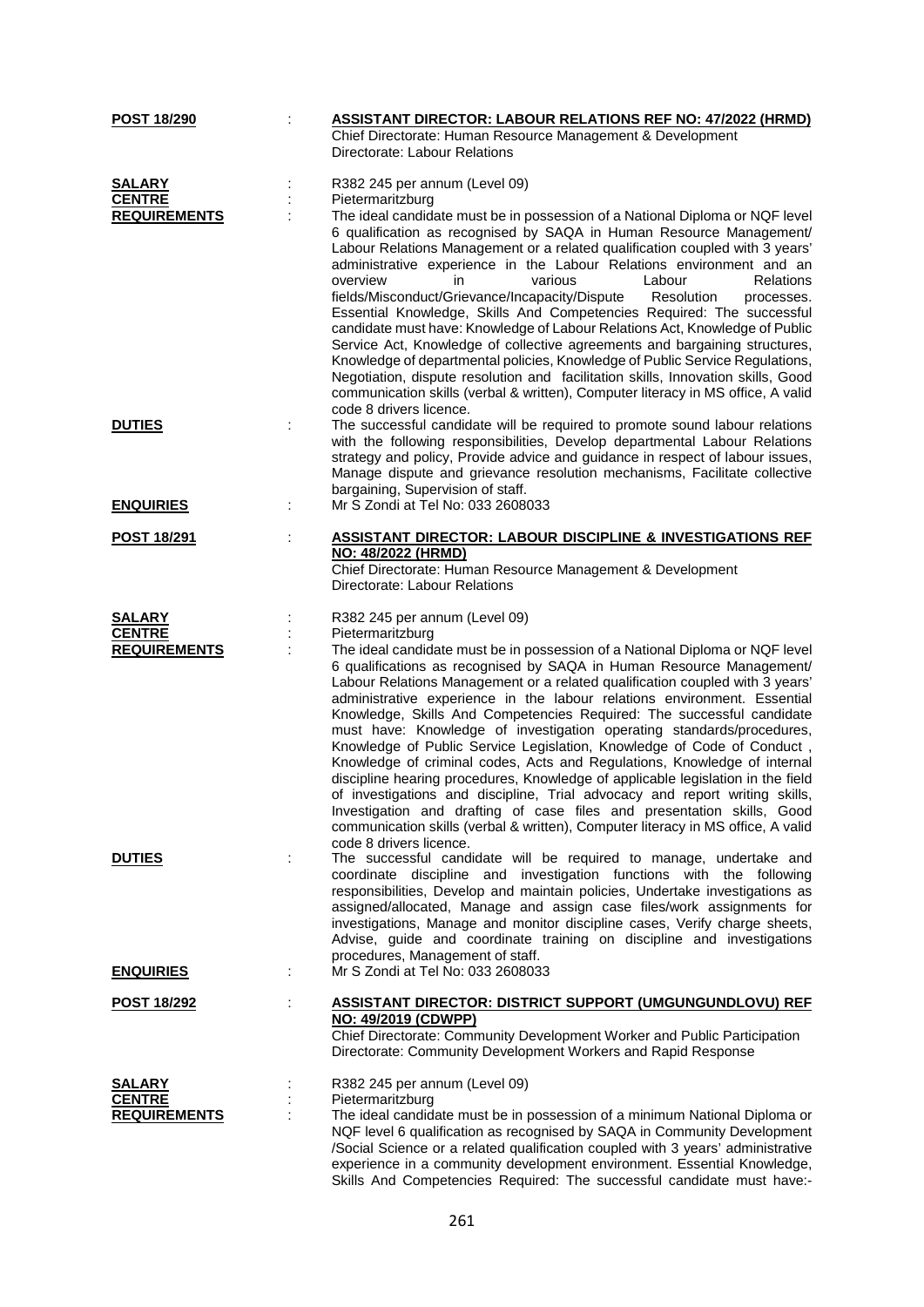Knowledge of dynamics, culture and language of targeted community, Knowledge of how government operates, Knowledge of human resource and financial management, Knowledge of project management, Knowledge of relevant legislation, Planning skills, Decision making and problem solving skills, Networking skills, Leadership and team work skills, Report writing skills, Employee development skills, Analytical and presentation skills, People management skills, Good communication skills (verbal & written), Computer literacy (MS Word, Excel), A valid Code 8 drivers licence.

**DUTIES** : The successful candidate will be required to manage the community development workers programme within the district with the following key responsibilities:- Convene regular meetings with CDWs for briefing and reporting purposes on progress problems experienced, Develop consolidated municipal and district analyses reports, Ensure smooth functioning of the Issue Management System within the district, Provide CDWs with relevant information on government programmes for communities to benefit, Manage the employment conditions and human resource management needs of CDWs. **ENQUIRIES** : Ms F Makhanya at Tel No: 033 355 6503

## **DEPARTMENT OF HEALTH**

*It is the Department's intension to promote equity (race, gender and disability) through the filing of this post with a candidate whose transfer /promotion / appointment will promote representivity in line with the numeric targets as contained in our Employment Equity plan.*

## **OTHER POSTS**

| <b>POST 18/293</b>                      | MEDICAL MANAGER: MEDICAL SERVICES REF NO: OSI MED MAN                                                                                                                                                                                                                                                                                                                                                                                                                                                                                                                                                                                                                                                                                                                                                                                                                                                                                                                                                                                                                                                                                                                                                                                                                                                                                                                                                                                                                                                                                                                                                                                                                                                |
|-----------------------------------------|------------------------------------------------------------------------------------------------------------------------------------------------------------------------------------------------------------------------------------------------------------------------------------------------------------------------------------------------------------------------------------------------------------------------------------------------------------------------------------------------------------------------------------------------------------------------------------------------------------------------------------------------------------------------------------------------------------------------------------------------------------------------------------------------------------------------------------------------------------------------------------------------------------------------------------------------------------------------------------------------------------------------------------------------------------------------------------------------------------------------------------------------------------------------------------------------------------------------------------------------------------------------------------------------------------------------------------------------------------------------------------------------------------------------------------------------------------------------------------------------------------------------------------------------------------------------------------------------------------------------------------------------------------------------------------------------------|
|                                         | 01/2022                                                                                                                                                                                                                                                                                                                                                                                                                                                                                                                                                                                                                                                                                                                                                                                                                                                                                                                                                                                                                                                                                                                                                                                                                                                                                                                                                                                                                                                                                                                                                                                                                                                                                              |
| <b>SALARY</b>                           | R1 191 510 per annum. Other Benefits: all-inclusive packages, (This inclusive<br>package consists 70% of Basic salary and 30% flexible portion that can be<br>structured in terms of the applicable rules. Additional Benefits: Rural<br>Allowances (18% of basic salary), Commuted Overtime subjected to the<br>approval.                                                                                                                                                                                                                                                                                                                                                                                                                                                                                                                                                                                                                                                                                                                                                                                                                                                                                                                                                                                                                                                                                                                                                                                                                                                                                                                                                                           |
| <b>CENTRE</b>                           | Osindisweni District Hospital, Verulam                                                                                                                                                                                                                                                                                                                                                                                                                                                                                                                                                                                                                                                                                                                                                                                                                                                                                                                                                                                                                                                                                                                                                                                                                                                                                                                                                                                                                                                                                                                                                                                                                                                               |
| <b>REQUIREMENTS</b>                     | Senior Certificate STD 10/Grade 12. MBCHB or equivalent qualification that<br>allows registration with the HPCSA Council as an Medical Practitioner. Proof<br>of current registration as an Medical Practitioner with HPCSA. A Minimum of<br>05 years' experience after registration as an Medical Practitioner.                                                                                                                                                                                                                                                                                                                                                                                                                                                                                                                                                                                                                                                                                                                                                                                                                                                                                                                                                                                                                                                                                                                                                                                                                                                                                                                                                                                     |
| <b>DUTIES</b>                           | Providing vision and strategic direction and inspire Medical services to deliver<br>excellent district medical services. Providing management, support and<br>supervision to all components in the Medical Department including family<br>medicine services, Pharmaceutical services, Diagnostic imaging services,<br>Social Work services, clinical psychology services and allied health services.<br>Supervising and managing the provision, implementation and review of clinical<br>management protocols, policies and procedures for clinical services and<br>ensure that they are in accordance with the current statutory regulations and<br>guidelines. Maintaining discipline in the Medical Department, provision of<br>administrative services and ensuring control monitoring of the hospital budget.<br>Providing quality care, assisting team members with quality assurance, quality<br>improvement projects, morbidity and mortality reviews, monthly audits, and<br>development of clinical guidelines and policies. Leading and managing the<br>overall functions of clinical audit and governance to meet the combined<br>objectives of excellence in health care and upholding of patients' rights.<br>Facilitating the successful teamwork amongst all clinical disciplines to adopt a<br>coordinated, synergistic, and consultative approach to the provision of health<br>care. Overseeing the strategic development and implementation of each of the<br>clinical programmes at the hospital and providing outreach services to the<br>satellite PHC clinics. Perform clinical duties as per departmental requirements<br>including after-hours and weekend calls services. |
| <b>ENQUIRIES</b><br><b>APPLICATIONS</b> | Mr. J.N Shabane Tel No: 032 541 9201/06<br>Applications to be forwarded to: The Chief Executive Officer, Osindisweni<br>District Hospital, Private Bag X15, Verulam, 4340.                                                                                                                                                                                                                                                                                                                                                                                                                                                                                                                                                                                                                                                                                                                                                                                                                                                                                                                                                                                                                                                                                                                                                                                                                                                                                                                                                                                                                                                                                                                           |
| <b>CLOSING DATE</b>                     | 30 June 2022                                                                                                                                                                                                                                                                                                                                                                                                                                                                                                                                                                                                                                                                                                                                                                                                                                                                                                                                                                                                                                                                                                                                                                                                                                                                                                                                                                                                                                                                                                                                                                                                                                                                                         |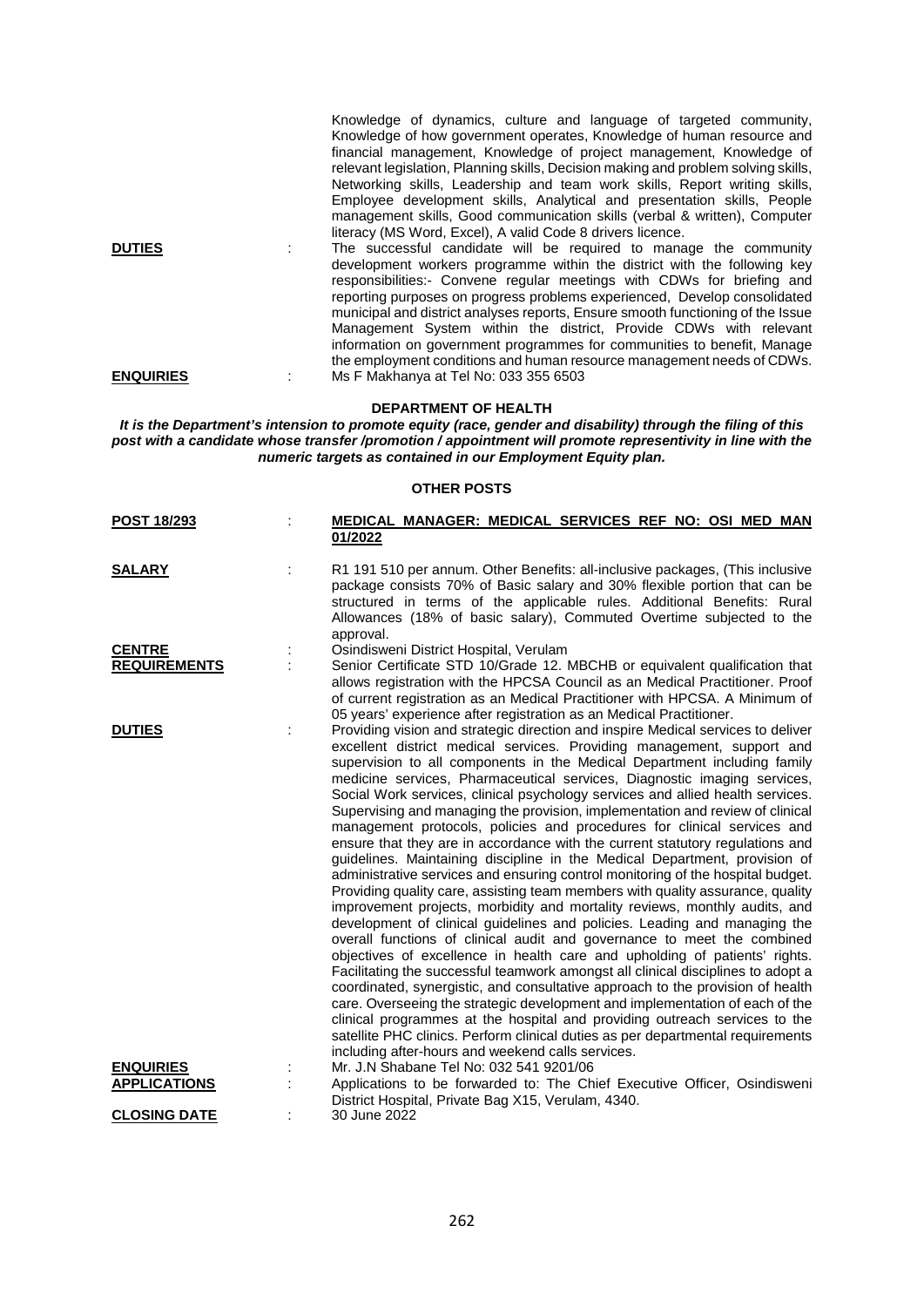| POST 18/294                                           | t,     | <b>ENGINEERING CHIEF GRADE A REF NO: GS 7/22</b><br>Component: Grey's Hospital: Engineering Services                                                                                                                                                                                                                                                                                                                                                                                                                                                                                                                                                                                                                                                                                                                                                                                                                                                                                                                                                                                                                                                                                                                                                                                                                                                                                                                                                                                                                                                                                                                                                                                                                                                                                                    |
|-------------------------------------------------------|--------|---------------------------------------------------------------------------------------------------------------------------------------------------------------------------------------------------------------------------------------------------------------------------------------------------------------------------------------------------------------------------------------------------------------------------------------------------------------------------------------------------------------------------------------------------------------------------------------------------------------------------------------------------------------------------------------------------------------------------------------------------------------------------------------------------------------------------------------------------------------------------------------------------------------------------------------------------------------------------------------------------------------------------------------------------------------------------------------------------------------------------------------------------------------------------------------------------------------------------------------------------------------------------------------------------------------------------------------------------------------------------------------------------------------------------------------------------------------------------------------------------------------------------------------------------------------------------------------------------------------------------------------------------------------------------------------------------------------------------------------------------------------------------------------------------------|
| <u>SALARY</u><br><b>CENTRE</b><br><b>REQUIREMENTS</b> | ÷<br>÷ | R1 058 469 per annum, all-inclusive package consists of 70% basic salary and<br>30% flexible portion that may be structured in terms of the applicable rules.<br>Greys Hospital, Pietermaritzburg<br>Senior Certificate (Standard 10/Grade 12 or equivalent; Engineering degree (B<br>Engineering/BSC (Engineering) or relevant qualification; Three years post<br>qualification experience is required as a registered Professional Engineer;<br>Compulsory registration with ECSA as Professional Engineer and valid driver's<br>license(Code B/C); A Government Certificate of competencies in Mechanical                                                                                                                                                                                                                                                                                                                                                                                                                                                                                                                                                                                                                                                                                                                                                                                                                                                                                                                                                                                                                                                                                                                                                                                            |
|                                                       |        | or Electrical Engineering(since the installed power of electricity supply and<br>boilers exceeds 300kw(OHS ACT 1983-General Machinery Regulations<br>requires a certificated Electrical or Mechanical Engineer); and Proof of working<br>experience in the form of a certificate of service endorsed by Human<br>Component/Department.<br>Resources<br>Management<br>Recommendation:<br>Knowledge, Skills and Experience: Sound knowledge of all trades and<br>engineering systems installed and used by the Health Institution; Effective<br>internal and external communicator and knowledge of building structures;<br>Sound knowledge of tender procedures or documents and evaluation of<br>tenders; Sound knowledge of CAD drawing design experience would be an<br>advantage; Strategic capability and leadership, problem solving and analysis                                                                                                                                                                                                                                                                                                                                                                                                                                                                                                                                                                                                                                                                                                                                                                                                                                                                                                                                                  |
|                                                       |        | and decision making skills; Programme and project management; engineering;<br>legal and operational compliance; Engineering operational communication<br>process; Maintenance skills and knowledge, and mobile equipment operating<br>skills; Engineering design and analysis knowledge, research and development;<br>Computer-aided engineering applications and creating high performance<br>culture; Technical consulting and professional judgement; Technical<br>leadership; creativity and knowledge of financial, human and labour relations<br>management skills; Customer focus and responsiveness; communication and<br>people management skills; Planning and organizing, conflict management and<br>negotiation skills; and Change management and computer skills.                                                                                                                                                                                                                                                                                                                                                                                                                                                                                                                                                                                                                                                                                                                                                                                                                                                                                                                                                                                                                          |
| <b>DUTIES</b>                                         |        | Management of engineering department and ensure that all engineering plants<br>are functioning effectively through preventative maintenance, monitoring and<br>by ensuring compliance with all regulations. Set engineering standards<br>specifications and services levels according to organizational objectives to<br>ensure optimum operational availability. Be available to be designated as the<br>responsible person at a Tertiary Hospital in accordance with the terms and<br>conditions of the Occupational Health and Safety Act (Act 85 of 1993) and<br>regulations if so required. Compile and co-ordinate maintenance budgets and<br>setting of priorities for maintenance work, including Minor New Work, Repairs<br>and Routine work. Monitor and control all maintenance expenditure. Liaise with<br>other Departments, such as, Department of Works, ensuring that the<br>requirements of the institution are met. Provide a Hospital Engineering Service<br>to the District Managers and Chief Executive Officer within the District. Ensure<br>that proper training is provided to junior staff in carrying out their duties and to<br>promote career development. Monitor and record all forms of energy resources<br>consumed at the institution such as electricity, water, fuel and medical gases.<br>Monitor implementation efficiencies according to organizational goals to direct<br>or redirect engineering services for the attainment of organizational objectives.<br>Ensure that all engineering plants are functioning effectively through<br>preventative maintenance, monitoring and by ensuring compliance with all<br>regulations. Provide technical consulting services for operation on engineering<br>related matters to minimize possible engineering risks. |
| <b>ENQUIRIES</b><br><b>APPLICATIONS</b>               |        | Dr KB Bilenge Tel No: 033 - 897 3321<br>Applications to be forwarded to: The Human Resources Management Office,<br>Greys Hospital Private Bag x 9001, Pietermaritzburg, 3200.                                                                                                                                                                                                                                                                                                                                                                                                                                                                                                                                                                                                                                                                                                                                                                                                                                                                                                                                                                                                                                                                                                                                                                                                                                                                                                                                                                                                                                                                                                                                                                                                                           |
| <b>FOR ATTENTION</b><br><b>NOTE</b>                   | İ      | Mrs M Chandulal<br>Directions to candidates: The following documents must be submitted:<br>Applications on form Z83 with full particulars of the applicants' training,<br>qualifications, competencies, knowledge and experience (on a separate sheet<br>if necessary or a CV) must be forwarded to the department in which the<br>vacancy/vacancies exist(s). NB: Prospective Applicants Must Please Use The<br>New Z83 Which Is Effective As At 01 January 2021. Applicants must indicate<br>the reference number of the vacancy in their applications. Applicants requiring                                                                                                                                                                                                                                                                                                                                                                                                                                                                                                                                                                                                                                                                                                                                                                                                                                                                                                                                                                                                                                                                                                                                                                                                                          |

additional information regarding an advertised post must direct their enquiries to the department where the vacancy exists. The Department of Public Service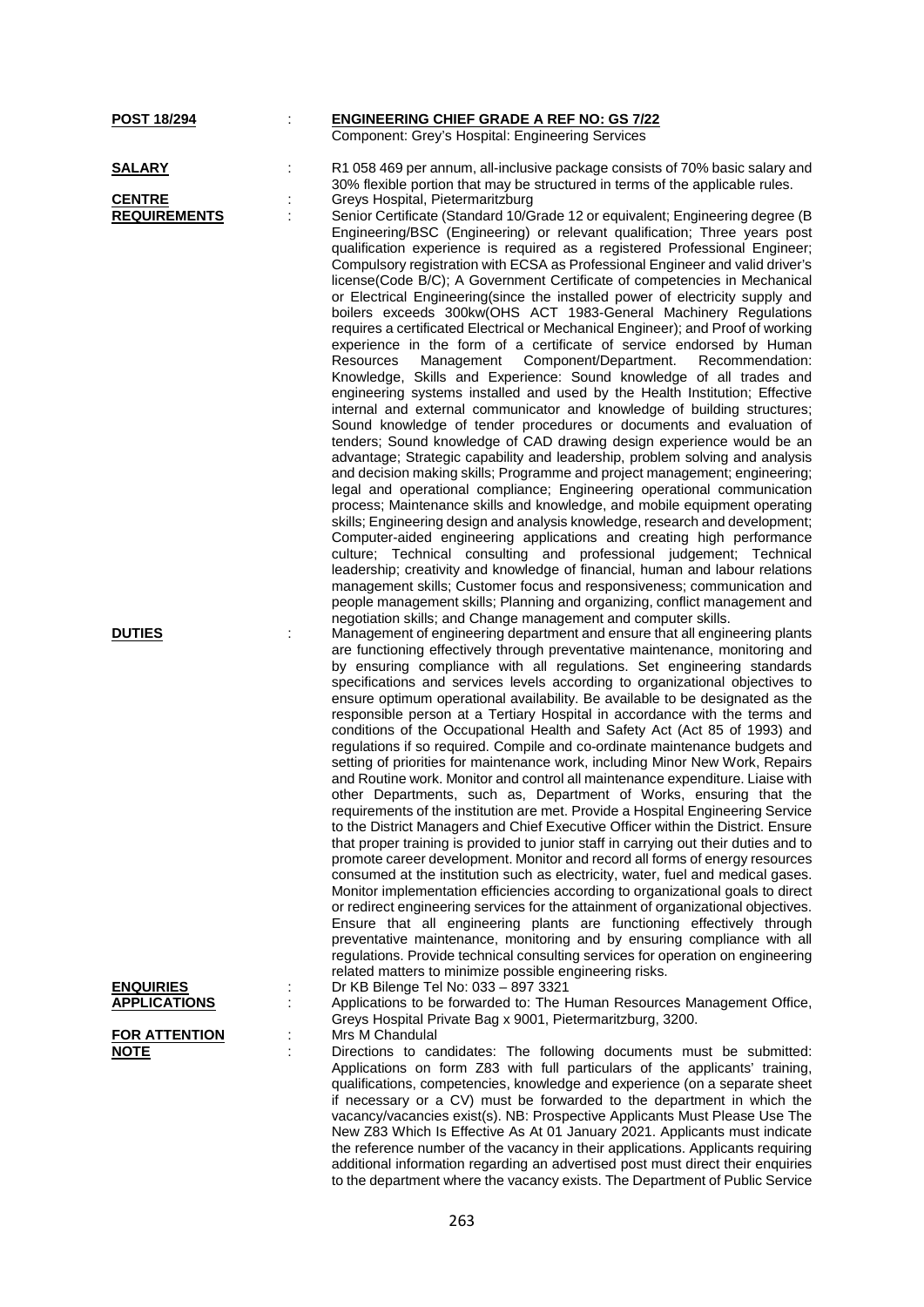| <b>CLOSING DATE</b>                     | and Administration must not be approached for such information. It must be<br>ensured that applications reach the relevant advertising departments on or<br>before the applicable closing dates. NB: Failure to comply with the above<br>instructions will disqualify applicants. The circular minute number / reference<br>must be indicated in the column provided on the form Z83 e.g. GS 2/22. Please<br>note due to large numbers of applications we envisage to receive, applicants<br>will not be acknowledged. Communication will only be entered into with<br>candidates that have been short-listed. If you have not heard from us two<br>months after the closing date, please consider your application as being<br>unsuccessful. The appointment is subject to positive outcome obtained from<br>checks (security clearance, credit records, qualifications, citizenship and<br>previous employment verifications and verification from the Company<br>Intellectual Property (CIPC). The Employment Equity Target for This Post Is:<br>African Male, African Female, Coloured Male<br>03 June 2022<br>÷                                                                                                                                                                                                                                                                                            |     |
|-----------------------------------------|-----------------------------------------------------------------------------------------------------------------------------------------------------------------------------------------------------------------------------------------------------------------------------------------------------------------------------------------------------------------------------------------------------------------------------------------------------------------------------------------------------------------------------------------------------------------------------------------------------------------------------------------------------------------------------------------------------------------------------------------------------------------------------------------------------------------------------------------------------------------------------------------------------------------------------------------------------------------------------------------------------------------------------------------------------------------------------------------------------------------------------------------------------------------------------------------------------------------------------------------------------------------------------------------------------------------------------------------------------------------------------------------------------------------|-----|
| <u>POST 18/295</u>                      | <b>MANAGER NURSING (LEVEL 3 HOSPITAL) REF NO: GS 6/22</b><br>Component: Grey's Hospital: Nursing Management Services                                                                                                                                                                                                                                                                                                                                                                                                                                                                                                                                                                                                                                                                                                                                                                                                                                                                                                                                                                                                                                                                                                                                                                                                                                                                                            |     |
| <u>SALARY</u>                           | R963 723 per annum, all-inclusive package consists of 70% basic salary and<br>30% flexible portion that may be structured in terms of the applicable rules.                                                                                                                                                                                                                                                                                                                                                                                                                                                                                                                                                                                                                                                                                                                                                                                                                                                                                                                                                                                                                                                                                                                                                                                                                                                     |     |
| <b>CENTRE</b><br><b>REQUIREMENTS</b>    | Greys Hospital, Pietermaritzburg<br>Senior Certificate (Standard 10/Grade 12) or equivalent; Diploma/Degree in<br>÷<br>Nursing or equivalent qualification (basic R425 qualification) that allows<br>registration with the SANC as a Professional Nurse; Registration with the<br>SANC as a Professional Nurse; Current registration (2022) with the SANC; A<br>minimum of 10 years appropriate or recognizable experience in nursing after<br>registration as Professional Nurse with the SANC in General Nursing; At least<br>5 years of the period referred to above must be appropriate and recognizable<br>experience at management level; and Proof of working experience in the form<br>of a certificate of service endorsed by Human Resource Management<br>Recommendation:<br>Component/Department.<br>Knowledge,<br>Skills<br>Experience: Working knowledge of the public sector policies, acts and<br>regulations; Knowledge of Nursing Management and relevant policies,<br>regulations and procedures; Knowledge and understanding of Human<br>Resources and Financial Management practices; Knowledge of Labour<br>Relations and Disciplinary procedures and processes; Sound Management,<br>organization, interpersonal and problem solving skills; Good verbal and written<br>communication skills; Mentorship and supervisory skills; and Computer literacy<br>in Microsoft software packages. | and |
| <b>DUTIES</b>                           | Provide leadership and facilitate strategic planning, policy planning,<br>development and implementation. Exercise overall control over nursing care,<br>including information and implementation of nursing programmes, execution<br>and evaluation thereof. Execute duties and function with proficiency, in support<br>of aims and strategic objectives of the hospital and of the Department of Health.<br>Demonstrate hospital's commitment to quality nursing care and ensure<br>compliance with National Core Standards. Ensure control of the selection,<br>recruitment and development of nursing staff. Ensure control of disciplinary<br>matters, grievances and labour issues. Facilitate cost control in the utilization<br>of both human and material resources. Advise the CEO and management team<br>on norms and standards of Nursing Practices. Ensure that systems and<br>processes are in place to support implementation of objectives. Facilitate<br>clinical workshops and meetings to update nursing staff. Ensure compliance<br>with all relevant legislations including the OHS Act. Submit verbal and written<br>reports timeously to the CEO. Coordinate, facilitate and implement quality                                                                                                                                                                                          |     |
| <b>ENQUIRIES</b><br><b>APPLICATIONS</b> | improvement initiatives and good governance.<br>Dr KB Bilenge Tel No: 033 - 897 3321<br>İ,<br>Applications to be forwarded to: The Human Resources Management Office,                                                                                                                                                                                                                                                                                                                                                                                                                                                                                                                                                                                                                                                                                                                                                                                                                                                                                                                                                                                                                                                                                                                                                                                                                                           |     |
| <b>FOR ATTENTION</b><br><u>NOTE</u>     | Greys Hospital Private Bag x 9001, Pietermaritzburg, 3200.<br>Mrs M Chandulal<br>Directions to candidates: The following documents must be submitted:<br>Applications on form Z83 with full particulars of the applicants' training,<br>qualifications, competencies, knowledge and experience (on a separate sheet<br>if necessary or a CV) must be forwarded to the department in which the<br>vacancy/vacancies exist(s). NB: Prospective Applicants Must Please Use The<br>New Z83 Which Is Effective As At 01 January 2021. Applicants must indicate<br>the reference number of the vacancy in their applications. Applicants requiring                                                                                                                                                                                                                                                                                                                                                                                                                                                                                                                                                                                                                                                                                                                                                                    |     |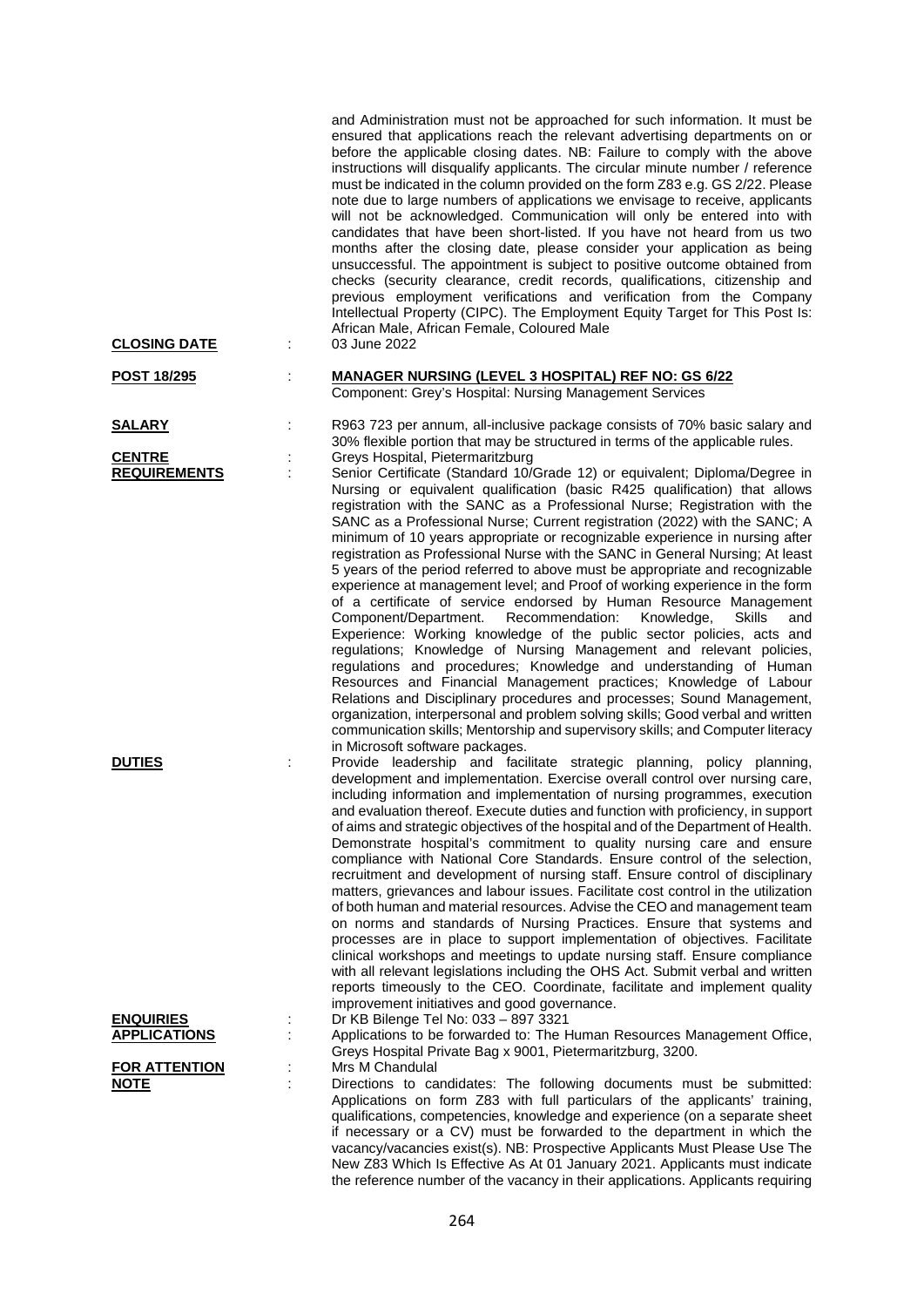| <b>CLOSING DATE</b>                     |    | additional information regarding an advertised post must direct their enquiries<br>to the department where the vacancy exists. The Department of Public Service<br>and Administration must not be approached for such information. It must be<br>ensured that applications reach the relevant advertising departments on or<br>before the applicable closing dates. NB: Failure to comply with the above<br>instructions will disqualify applicants. The circular minute number / reference<br>must be indicated in the column provided on the form Z83 e.g. GS 2/22. Please<br>note due to large numbers of applications we envisage to receive, applicants<br>will not be acknowledged. Communication will only be entered into with<br>candidates that have been short-listed. If you have not heard from us two<br>months after the closing date, please consider your application as being<br>unsuccessful. The appointment is subject to positive outcome obtained from<br>checks (security clearance, credit records, qualifications, citizenship and<br>previous employment verifications and verification from the Company<br>Intellectual Property (CIPC). The Employment Equity Target for this post is:<br>African Male, African Female, Coloured Male<br>03 June 2022                                                                                                                                                                                                                                                                                                                                                                                                                                                                                                                                                                                                                                                                                                                                                                                                                                                                                                                                                                                                                                                                                                                                       |
|-----------------------------------------|----|--------------------------------------------------------------------------------------------------------------------------------------------------------------------------------------------------------------------------------------------------------------------------------------------------------------------------------------------------------------------------------------------------------------------------------------------------------------------------------------------------------------------------------------------------------------------------------------------------------------------------------------------------------------------------------------------------------------------------------------------------------------------------------------------------------------------------------------------------------------------------------------------------------------------------------------------------------------------------------------------------------------------------------------------------------------------------------------------------------------------------------------------------------------------------------------------------------------------------------------------------------------------------------------------------------------------------------------------------------------------------------------------------------------------------------------------------------------------------------------------------------------------------------------------------------------------------------------------------------------------------------------------------------------------------------------------------------------------------------------------------------------------------------------------------------------------------------------------------------------------------------------------------------------------------------------------------------------------------------------------------------------------------------------------------------------------------------------------------------------------------------------------------------------------------------------------------------------------------------------------------------------------------------------------------------------------------------------------------------------------------------------------------------------------------|
| <u>POST 18/296</u>                      | İ  | DEPUTY MANAGER NURSING (LEVEL 1&2 HOSPITAL) REF NO: OSI MAN<br><b>NUR 02/2022</b>                                                                                                                                                                                                                                                                                                                                                                                                                                                                                                                                                                                                                                                                                                                                                                                                                                                                                                                                                                                                                                                                                                                                                                                                                                                                                                                                                                                                                                                                                                                                                                                                                                                                                                                                                                                                                                                                                                                                                                                                                                                                                                                                                                                                                                                                                                                                        |
| <b>SALARY</b>                           | t  | R856 272 per annum. Other Benefits: all-inclusive packages, (This inclusive<br>package consists 70% of Basic salary and 30% flexible portion that can be<br>structured in terms of the applicable rules. Additional Benefits: Rural<br>Allowances (08% of basic salary)                                                                                                                                                                                                                                                                                                                                                                                                                                                                                                                                                                                                                                                                                                                                                                                                                                                                                                                                                                                                                                                                                                                                                                                                                                                                                                                                                                                                                                                                                                                                                                                                                                                                                                                                                                                                                                                                                                                                                                                                                                                                                                                                                  |
| <b>CENTRE</b><br><b>REQUIREMENTS</b>    | ÷  | Osindisweni District Hospital, Verulam<br>Senior Certificate STD 10/Grade 12. Degree/Diploma in Nursing or equivalent<br>qualification that allows registration with the South African Nursing Council as<br>a Professional Nurse. A minimum of 09 years appropriate/recognizable<br>experience in after registration as Professional Nurse with SANC in General<br>Nursing. At least 04 years of the period referred to the above must be<br>appropriate/recognizable experience at management level. Relevant<br>experience in People Management, Financial Management Strategic Planning,<br>Policy analysis and development. Delegation.                                                                                                                                                                                                                                                                                                                                                                                                                                                                                                                                                                                                                                                                                                                                                                                                                                                                                                                                                                                                                                                                                                                                                                                                                                                                                                                                                                                                                                                                                                                                                                                                                                                                                                                                                                             |
| <b>DUTIES</b>                           |    | Provide guidance and leadership towards the realization of strategic goals and<br>objectives of the division. Provide professional, technical and management<br>support for the provision of quality patient care through proper management of<br>Nursing care programs. Advocate and ensure the promotion of Nursing ethos<br>and professionalism. Develop and monitor the implementation of policies,<br>programmes, regulations, practices, procedures and standards pertaining to<br>nursing care. Utilize information technology and other management<br>information systems to manage nursing information for the enhancement of<br>service delivery. Establish the strategic direction of the component to ensure<br>alignment with its business plans by participating in the development of the<br>hospital strategic plan. Establish, maintain and participate in inter-professional<br>and multi-disciplinary teamwork that promotes effective health care. Ensure<br>that efficient and most suitable work procedures are identified, developed and<br>implemented to facilitate transformation of nursing services as well as<br>restoration of nursing professionalism and work ethos. Facilitate and oversee<br>the development of nursing operational/business plans to give strategic<br>direction to the division by managing and coordinating the activities of the<br>division Participate and represent the hospital at various forums. Liaise and<br>coordinate with governmental, non-governmental institutions and other<br>structures. Manage and utilize resources in accordance with relevant directives<br>and legislation. Human, analyze staffing needs and develop a plan to meet the<br>needs. Continuously review, explore and utilize opportunities for professional<br>development to enhance professional knowledge. Financial, Formulate and<br>manage the component's budget against its strategic objectives and ensure<br>proper utilization thereof. Ensure that budget spending is maximized in line with<br>strategic objectives. Ensure proper implementation of the budget by<br>monitoring, projecting and reporting expenditure. Physical and Material, Initiate<br>and identify ways of containing health care costs without compromising<br>standards, Monitor and report on the utilization of physical equipment. Manage<br>and control material resource and assets. |
| <u>ENQUIRIES</u><br><b>APPLICATIONS</b> | İ, | Mr. J.N Shabane: Tel No: 032 541 9201/06<br>Applications to be forwarded to: The Chief Executive Officer, Osindisweni<br>District Hospital, Private Bag X15, Verulam, 4340.                                                                                                                                                                                                                                                                                                                                                                                                                                                                                                                                                                                                                                                                                                                                                                                                                                                                                                                                                                                                                                                                                                                                                                                                                                                                                                                                                                                                                                                                                                                                                                                                                                                                                                                                                                                                                                                                                                                                                                                                                                                                                                                                                                                                                                              |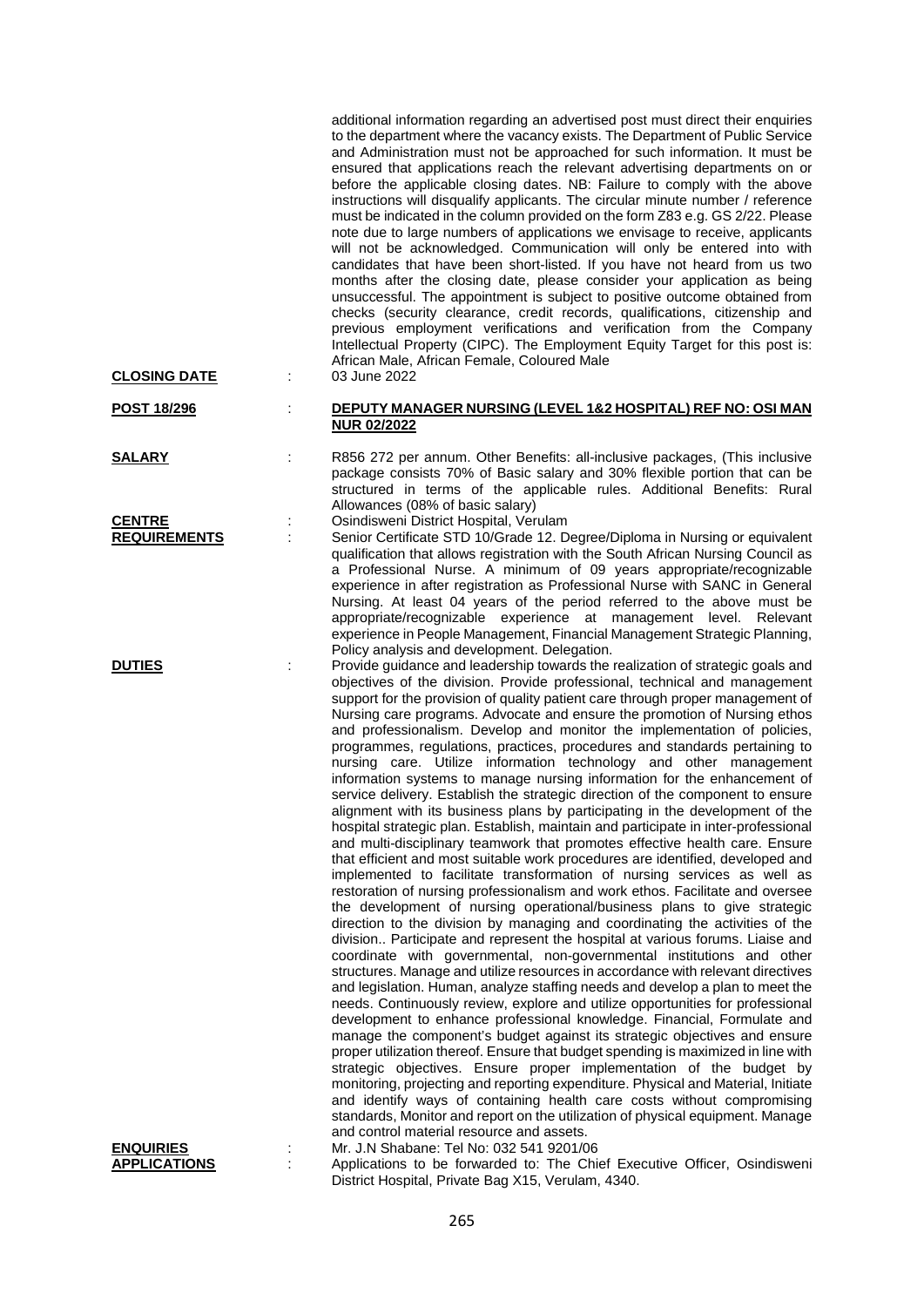| <b>CLOSING DATE</b>                     | 30 June 2022                                                                                                                                                                                                                                                                                                                                                                                                                                                                                                                                                                                                                                                                                                                                                                                                                                                                                                                                                                                                                                                                                                                                                                                                                                                                                                                                                                                                                                                                                                                                                                                                                                                                                                                                                                                                                                                                                                                                                                                                                                                                                                                                                                                                                                                                                                                                                                                                                                                                                       |
|-----------------------------------------|----------------------------------------------------------------------------------------------------------------------------------------------------------------------------------------------------------------------------------------------------------------------------------------------------------------------------------------------------------------------------------------------------------------------------------------------------------------------------------------------------------------------------------------------------------------------------------------------------------------------------------------------------------------------------------------------------------------------------------------------------------------------------------------------------------------------------------------------------------------------------------------------------------------------------------------------------------------------------------------------------------------------------------------------------------------------------------------------------------------------------------------------------------------------------------------------------------------------------------------------------------------------------------------------------------------------------------------------------------------------------------------------------------------------------------------------------------------------------------------------------------------------------------------------------------------------------------------------------------------------------------------------------------------------------------------------------------------------------------------------------------------------------------------------------------------------------------------------------------------------------------------------------------------------------------------------------------------------------------------------------------------------------------------------------------------------------------------------------------------------------------------------------------------------------------------------------------------------------------------------------------------------------------------------------------------------------------------------------------------------------------------------------------------------------------------------------------------------------------------------------|
| <u>POST 18/297</u>                      | MEDICAL OFFICER ANAESTHETICS REF NO: MO-ANAES/03/2022 (X4<br>POSTS)<br>Department: Anaesthetics<br>Re-advert, those who have applied previously should re-apply                                                                                                                                                                                                                                                                                                                                                                                                                                                                                                                                                                                                                                                                                                                                                                                                                                                                                                                                                                                                                                                                                                                                                                                                                                                                                                                                                                                                                                                                                                                                                                                                                                                                                                                                                                                                                                                                                                                                                                                                                                                                                                                                                                                                                                                                                                                                    |
| <b>SALARY</b>                           | Grade 1: R833 523 per annum, (all-inclusive salary package), excluding<br>commuted overtime.<br>Grade 2: R953 049 per annum, (all-inclusive salary package), excluding<br>commuted overtime.<br>Grade 3: R1 106 037 per annum, (all-inclusive salary package), excluding<br>commuted overtime.                                                                                                                                                                                                                                                                                                                                                                                                                                                                                                                                                                                                                                                                                                                                                                                                                                                                                                                                                                                                                                                                                                                                                                                                                                                                                                                                                                                                                                                                                                                                                                                                                                                                                                                                                                                                                                                                                                                                                                                                                                                                                                                                                                                                     |
| <b>CENTRE</b><br><b>REQUIREMENTS</b>    | Inkosi Albert Luthuli Central Hospital<br>Senior Certificate (Matric). MBCHB or equivalent qualification registered with<br>the HPCSA. Current Registration with the Health Professions Council of South<br>Africa, Independent practice. Candidates who have completed their period of<br>registrar training but still awaiting specialist registration are also encouraged to<br>apply. Experience: Grade 1: No experience required. The appointment to<br>grade 1 requires 1 year relevant experience after registration as a Medical<br>Practitioner with a recognised foreign health professional council in respect of<br>foreign qualified employees, of whom it is not required to perform Community<br>Service, as required in South Africa. Grade 2: Experience: 5 years appropriate<br>experience as a Medical Officer after Registration with HPCSA as a Medical<br>Practitioner. The appointment to Grade 2 requires a minimum of six years(6)<br>relevant experience after registration as a Medical Practitioner with a<br>recognised foreign health professional council in respect of foreign qualified<br>employees, of whom it is not required to perform Community Service, as<br>required in South Africa. Grade 3: 10 years appropriate experience as a<br>Medical Officer after Registration with HPCSA as a Medical Practitioner The<br>appointment to Grade 3 requires a minimum of eleven years (11) relevant<br>experience after registration as a Medical Practitioner with a recognised foreign<br>health professional council in respect of foreign qualified employees, of whom<br>it is not required to perform Community Service, as required in South Africa.<br>Recommendations: Grade 1: Diploma in Anaesthesia a recommendation.<br>Grade 2: At least 3 years' experience in anaesthesia at registered training<br>institutions and Diploma in Anaesthesia. Grade 3: At least 4 years' experience<br>in anaesthesia at registered training institutions and Diploma in Anaesthesia.<br>Knowledge, Skills, Training and Competencies: Knowledge and skills in<br>Clinical Anaesthesia, including Emergency, Medical and Surgical Care and<br>Acute and Chronic Pain. Demonstrate the ability to work as part of a<br>multidisciplinary team. Sound communication, planning, organising, and<br>decision-making and interpersonal skills. Stress tolerance, to work within a<br>team, self-confidence and the ability to build and maintain good relationships. |
| <b>DUTIES</b>                           | Provide an anaesthesia service under appropriate supervision. Assist with<br>management of patients with acute and chronic pain in the wards and Pain<br>Clinic. Provide after-hours (nights, weekends, public holidays) onsite<br>anaesthetic cover for the theatres and units based at IALCH within the<br>commuted overtime contract. Assist with preoperative assessment of patients<br>in the wards or in the pre-anaesthetic clinic. Maintain clinical, professional and<br>ethical standards related to these services. Assist with auditing the activity and<br>outcomes of service of the Anaesthetic Department. Be part of the multi-<br>disciplinary team to optimise patient care and use of Human and other<br>resources. Be actively involved in the departmental meetings and teaching<br>programs. Participate in both academic and clinical administrative activities.                                                                                                                                                                                                                                                                                                                                                                                                                                                                                                                                                                                                                                                                                                                                                                                                                                                                                                                                                                                                                                                                                                                                                                                                                                                                                                                                                                                                                                                                                                                                                                                                           |
| <b>ENQUIRIES</b><br><b>APPLICATIONS</b> | Participation in commuted overtime is compulsory.<br>Dr. L Cronjé Tel No: 031) 240 1804/5<br>All applications must be addressed to the Human Resources Manager, and<br>should be placed in the application box situated at Security at the entrance to<br>the Management Building at IALCH or posted to Private Bag X03, Mayville,<br>4058.                                                                                                                                                                                                                                                                                                                                                                                                                                                                                                                                                                                                                                                                                                                                                                                                                                                                                                                                                                                                                                                                                                                                                                                                                                                                                                                                                                                                                                                                                                                                                                                                                                                                                                                                                                                                                                                                                                                                                                                                                                                                                                                                                        |
| <u>NOTE</u>                             | An Application for Employment Form (Z83) must be completed and forwarded.<br>This is obtainable from any Public Service Department or from the website<br>www.kznhealth.gov.za.Copies of ID documents, Std 10, educational<br>qualifications, certificates of service and professional registration certificates<br>need not be certified as only shortlisted candidates will be requested to supply                                                                                                                                                                                                                                                                                                                                                                                                                                                                                                                                                                                                                                                                                                                                                                                                                                                                                                                                                                                                                                                                                                                                                                                                                                                                                                                                                                                                                                                                                                                                                                                                                                                                                                                                                                                                                                                                                                                                                                                                                                                                                               |

certified copies and proof of current registration must be submitted together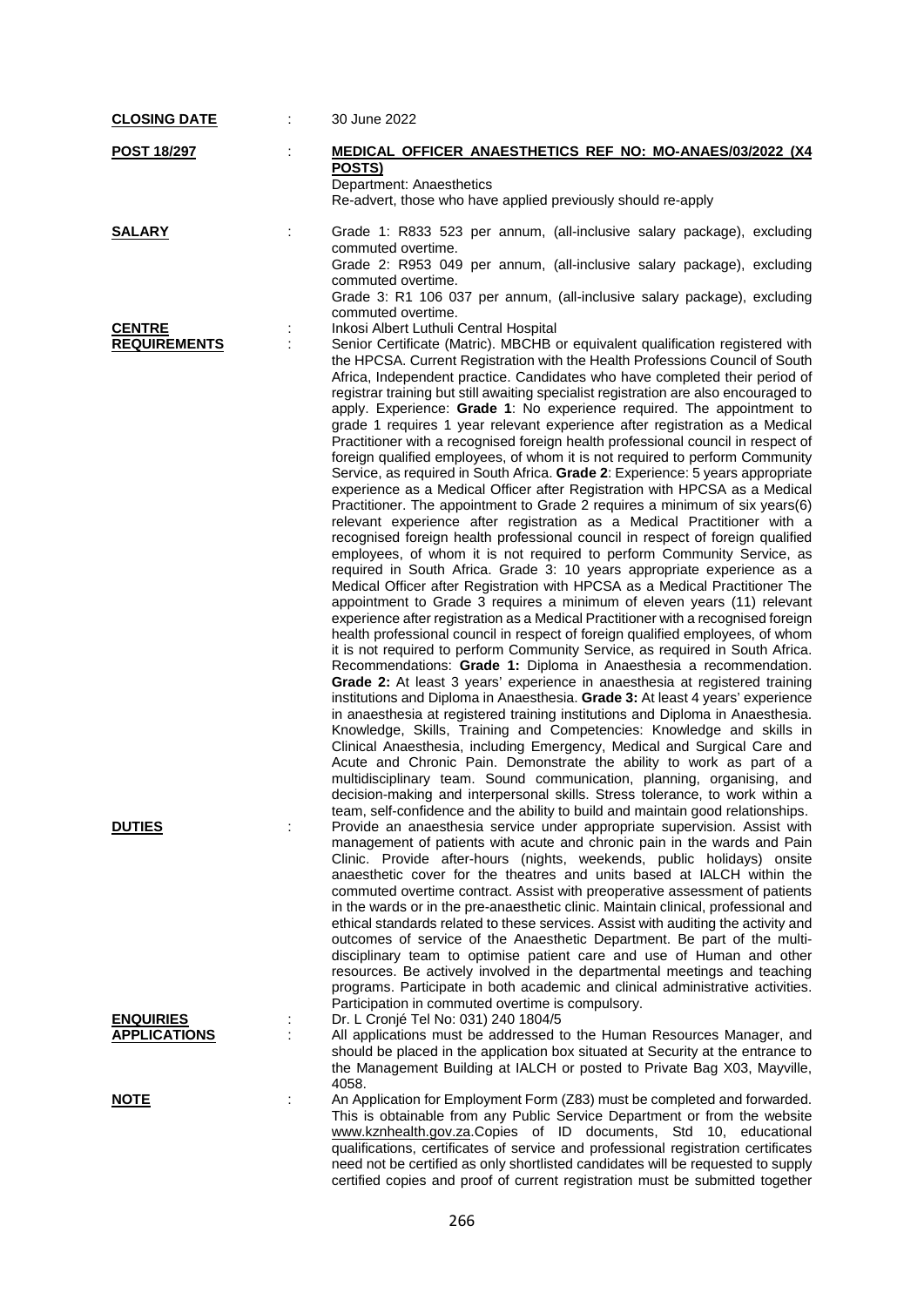|                                      |   | with your CV. Original signed letter from your current employer, confirming<br>current and appropriate work experience related to the requirements and<br>recommendations of the advert. People with disabilities should feel free to<br>apply for the posts. The reference number must be indicated in the column<br>provided on the form Z83, e.g. ref APRO/1/2006. Please note that failure to<br>comply with the above instructions will disqualify applicants. Please note that<br>the selected candidate. It is the applicant's responsibility to have the foreign<br>qualification, which is the requirement of the post, evaluated by the South<br>African Qualifications Authority (SAQA) and to provide proof of such evaluation<br>on application. Failure to comply will result in the application not being<br>considered will be subjected to a pre-employment screening and verification<br>process including a CIPC (Companies Intellectual Property Commission)<br>screening. Due to the large number of applications we receive, receipt of<br>applications will not be acknowledged. Should you not be advised within 60<br>days of the closing date, kindly consider your application as unsuccessful.<br>Please note that due to financial constraints, there will be no payment of S&T<br>claims.                                                                                                                                                                                                                                                                                                                                                                                                                                                                                                                                                                                                                                          |
|--------------------------------------|---|------------------------------------------------------------------------------------------------------------------------------------------------------------------------------------------------------------------------------------------------------------------------------------------------------------------------------------------------------------------------------------------------------------------------------------------------------------------------------------------------------------------------------------------------------------------------------------------------------------------------------------------------------------------------------------------------------------------------------------------------------------------------------------------------------------------------------------------------------------------------------------------------------------------------------------------------------------------------------------------------------------------------------------------------------------------------------------------------------------------------------------------------------------------------------------------------------------------------------------------------------------------------------------------------------------------------------------------------------------------------------------------------------------------------------------------------------------------------------------------------------------------------------------------------------------------------------------------------------------------------------------------------------------------------------------------------------------------------------------------------------------------------------------------------------------------------------------------------------------------------------------------------------------------------------------------------------------------|
| <b>CLOSING DATE</b>                  | t | 03 June 2022                                                                                                                                                                                                                                                                                                                                                                                                                                                                                                                                                                                                                                                                                                                                                                                                                                                                                                                                                                                                                                                                                                                                                                                                                                                                                                                                                                                                                                                                                                                                                                                                                                                                                                                                                                                                                                                                                                                                                     |
| POST 18/298                          | t | <b>MEDICAL OFFICER REF NO: MOPAEDSSURG/02/2022 (X1 POST)</b><br>Department: Paediatric Surgery                                                                                                                                                                                                                                                                                                                                                                                                                                                                                                                                                                                                                                                                                                                                                                                                                                                                                                                                                                                                                                                                                                                                                                                                                                                                                                                                                                                                                                                                                                                                                                                                                                                                                                                                                                                                                                                                   |
| <b>SALARY</b>                        | ÷ | Grade 1: R833 523 per annum, (all-inclusive salary package), excluding<br>commuted overtime.<br>Grade 2: R953 049 per annum, (all-inclusive salary package), excluding<br>commuted overtime.<br>Grade 3: R1 106 037 per annum, (all-inclusive salary package), excluding                                                                                                                                                                                                                                                                                                                                                                                                                                                                                                                                                                                                                                                                                                                                                                                                                                                                                                                                                                                                                                                                                                                                                                                                                                                                                                                                                                                                                                                                                                                                                                                                                                                                                         |
| <b>CENTRE</b><br><b>REQUIREMENTS</b> |   | commuted overtime.<br>Inkosi Albert Luthuli Central Hospital<br>Grade 1: No experience required after completion of Community Service.<br>Appointment to grade 1 requires 1 year relevant experience after registration<br>as a Medical Practitioner with a recognised foreign health professional council<br>in respect of foreign qualified employees, of whom it is not required to perform<br>Community Service, as required in South Africa. Grade 2: Five years<br>appropriate experience as a Medical Officer after Registration with HPCSA as<br>a Medical Practitioner. The appointment to Grade 2 requires a minimum of six<br>years (6) relevant experience after registration as a Medical Practitioner with a<br>recognised foreign health professional council in respect of foreign qualified<br>employees, of whom it is not required to perform Community Service, as<br>required in South Africa. Grade 3: Ten (10) years appropriate experience as a<br>Medical Officer after Registration with HPCSA as a Medical Practitioner. The<br>appointment to Grade 3 requires a minimum of 11 years relevant experience<br>after registration as a Medical Practitioner with a recognised foreign health<br>professional council in respect of foreign qualified employees, of whom it is not<br>required to perform Community Service, as required in South Africa. MBCHB<br>Degree. Current unrestricted registration with the Health Professions Council<br>of South Africa as a Medical Practitioner. Recommendations: FCS Part I<br>(primary exam) will be an advantage. At least 6 months post community service<br>experience in surgery at MO level or above will be preferable. Knowledge,<br>Skills, Training and Competencies Required: Knowledge and skills in Surgery,<br>Paediatric Surgery or Paediatrics. Demonstrate the ability to work as part of a<br>multidisciplinary team. Sound communication,<br>negotiation,<br>planning, |
| <b>DUTIES</b>                        |   | organising, leadership, decision-making and interpersonal skills.<br>Assist with the provision and development of tertiary level Paediatric surgical<br>care services as determined by the Head of Paediatric surgery at Inkosi Albert<br>Luthuli Central Hospital. Participate in the delivery of Paediatric surgical<br>services in Durban. Provision of outpatient services at Inkosi Albert Luthuli<br>Central Hospital. Management of ward patients Inkosi Albert Luthuli Central<br>Hospital. Provide initial resuscitative, peri-operative surgical care, operative<br>surgical care and post-operative care of patients in the department of<br>Paediatric Surgery. Ensure that the scientific principles of Paediatric Surgical<br>care are maintained. Ensure sound labour relations in compliance with relevant<br>legislation while maintaining the interests of the patient. To participate in clinical<br>audit programmes and research. To assist in outreach and teaching when                                                                                                                                                                                                                                                                                                                                                                                                                                                                                                                                                                                                                                                                                                                                                                                                                                                                                                                                                                   |
| <b>ENQUIRIES</b>                     |   | required. Perform after hour work as required.<br>Dr AG Maharaj Tel No: 031 240 6571                                                                                                                                                                                                                                                                                                                                                                                                                                                                                                                                                                                                                                                                                                                                                                                                                                                                                                                                                                                                                                                                                                                                                                                                                                                                                                                                                                                                                                                                                                                                                                                                                                                                                                                                                                                                                                                                             |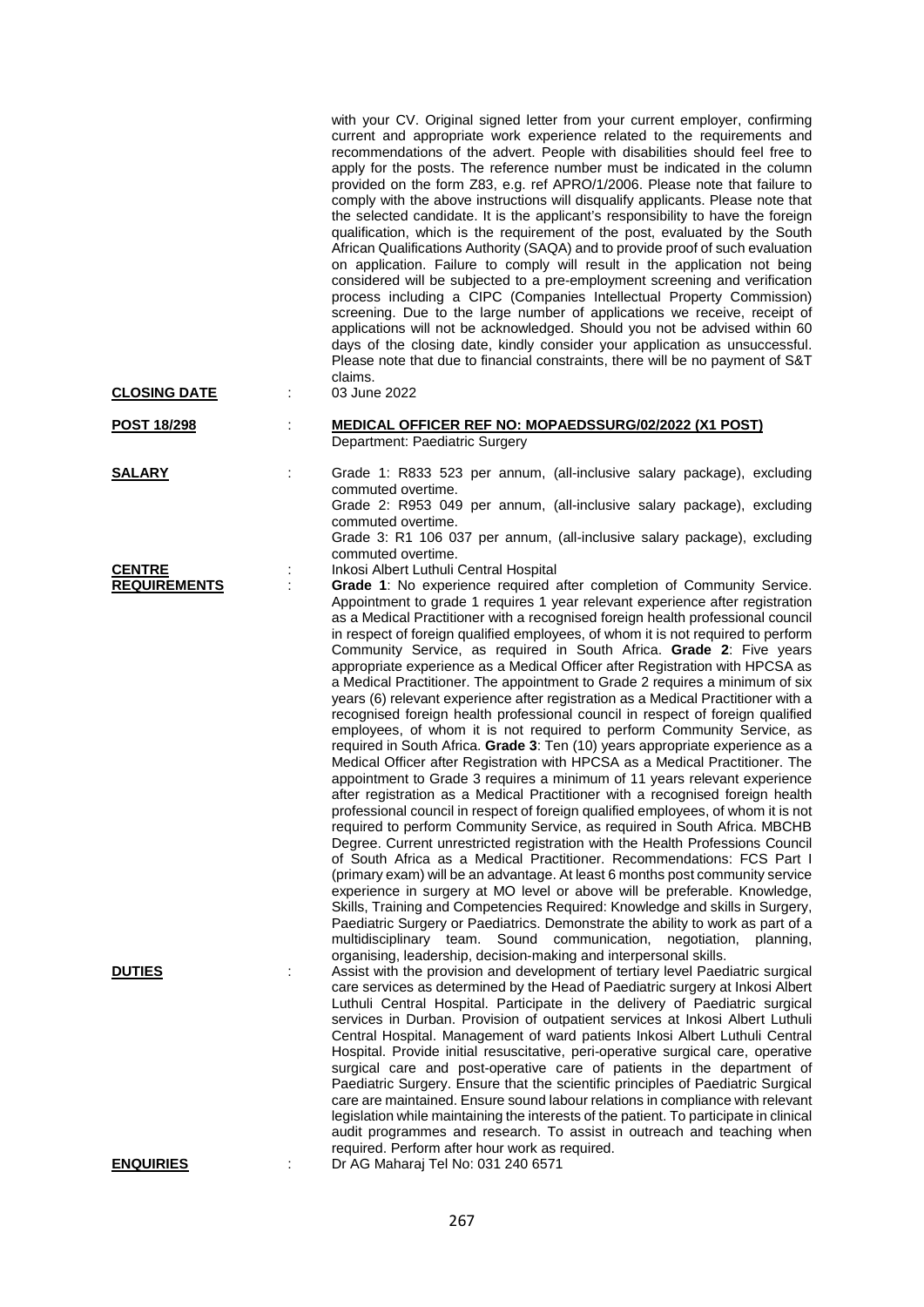| <b>APPLICATIONS</b>                  |   | All applications must be addressed to the Human Resources Manager, and<br>should be placed in the application box situated at Security at the entrance to<br>the Management Building at IALCH or posted to Private Bag X03, Mayville,<br>4058.                                                                                                                                                                                                                                                                                                                                                                                                                                                                                                                                                                                                                                                                                                                                                                                                                                                                                                                                                                                                                                                                                                                                                                                                                                                                                                                                                                                                                                                                                                                                                                   |
|--------------------------------------|---|------------------------------------------------------------------------------------------------------------------------------------------------------------------------------------------------------------------------------------------------------------------------------------------------------------------------------------------------------------------------------------------------------------------------------------------------------------------------------------------------------------------------------------------------------------------------------------------------------------------------------------------------------------------------------------------------------------------------------------------------------------------------------------------------------------------------------------------------------------------------------------------------------------------------------------------------------------------------------------------------------------------------------------------------------------------------------------------------------------------------------------------------------------------------------------------------------------------------------------------------------------------------------------------------------------------------------------------------------------------------------------------------------------------------------------------------------------------------------------------------------------------------------------------------------------------------------------------------------------------------------------------------------------------------------------------------------------------------------------------------------------------------------------------------------------------|
| <u>NOTE</u>                          | t | An Application for Employment Form (Z83) must be completed and forwarded.<br>This is obtainable from any Public Service Department or from the website<br>www.kznhealth.gov.za.Copies of ID documents, Std 10, educational<br>qualifications, certificates of service and professional registration certificates<br>need not be certified as only shortlisted candidates will be requested to supply<br>certified copies and proof of current registration must be submitted together<br>with your CV. Original signed letter from your current employer, confirming<br>current and appropriate work experience related to the requirements and<br>recommendations of the advert. People with disabilities should feel free to<br>apply for the posts. The reference number must be indicated in the column<br>provided on the form Z83, e.g. ref APRO/1/2006. Please note that failure to<br>comply with the above instructions will disqualify applicants. Please note that<br>the selected candidate. It is the applicant's responsibility to have the foreign<br>qualification, which is the requirement of the post, evaluated by the South<br>African Qualifications Authority (SAQA) and to provide proof of such evaluation<br>on application. Failure to comply will result in the application not being<br>considered will be subjected to a pre-employment screening and verification<br>process including a CIPC (Companies Intellectual Property Commission)<br>screening. Due to the large number of applications we receive, receipt of<br>applications will not be acknowledged. Should you not be advised within 60<br>days of the closing date, kindly consider your application as unsuccessful.<br>Please note that due to financial constraints, there will be no payment of S&T<br>claims. |
| <b>CLOSING DATE</b>                  | ÷ | 03 June 2022                                                                                                                                                                                                                                                                                                                                                                                                                                                                                                                                                                                                                                                                                                                                                                                                                                                                                                                                                                                                                                                                                                                                                                                                                                                                                                                                                                                                                                                                                                                                                                                                                                                                                                                                                                                                     |
| <b>POST 18/299</b>                   |   | <b>ASSISTANT MANAGER NURSING (M&amp;E) REF NO: FNH02/2022</b>                                                                                                                                                                                                                                                                                                                                                                                                                                                                                                                                                                                                                                                                                                                                                                                                                                                                                                                                                                                                                                                                                                                                                                                                                                                                                                                                                                                                                                                                                                                                                                                                                                                                                                                                                    |
| <b>SALARY</b>                        |   | R571 242 per annum. Plus Other Benefits: 13th Cheque, Medical Aid and<br>Housing Allowance Optional (Employee Must Meet Prescribed Requirements)                                                                                                                                                                                                                                                                                                                                                                                                                                                                                                                                                                                                                                                                                                                                                                                                                                                                                                                                                                                                                                                                                                                                                                                                                                                                                                                                                                                                                                                                                                                                                                                                                                                                 |
| <b>CENTRE</b><br><b>REQUIREMENTS</b> |   | Fort Napier Specialised Psychiatric Hospital<br>Senior Certificate/Grade 12 or equivalent. Degree/ Diploma in Nursing and<br>Certificate of Registration in Diploma Nursing Science. A minimum of eight (8)<br>years appropriate/recognizable experience in Nursing after registration as<br>Professional Nurse with the SANC in General Nursing At least 3 years of the<br>period referred to above must be appropriate/recognizable experience at<br>Management level. Proof of Current registration with SANC. Code B drivers<br>licence. Proof of previous and current experience endorsed and stamped by<br>employer/s must be attached. Knowledge, Skills and Competencies Required<br>Knowledge of legislative, policy and M&E Framework informing health services<br>delivery. Knowledge of legislation and planning framework. Basic<br>understanding of HR and Financial policies and practices. Basic understanding<br>of the legislative framework governing the public service. Effective<br>communication with supervisors, other health professionals and support<br>services personnel and junior colleagues, including more complex report<br>writing when required. Computer literacy to adequately manage information<br>according to the requirements of the facility. Knowledge of hospital quality<br>assurance and infection control practices. Knowledge of Health Facility<br>functions and operations. Knowledge of DHMIS policy, SOP and relevant<br>information system. Leadership, Management, planning, organizing and co-<br>ordination skills. Knowledge of Data Management and M&E principles.<br>Decision making skills. Ability to compile concise reports.                                                                                                                   |
| <b>DUTIES</b>                        |   | Administer an evidence/results-based monitoring and evaluation system in the<br>institution as well as feeder facilities within the Provincial M&E Framework and                                                                                                                                                                                                                                                                                                                                                                                                                                                                                                                                                                                                                                                                                                                                                                                                                                                                                                                                                                                                                                                                                                                                                                                                                                                                                                                                                                                                                                                                                                                                                                                                                                                 |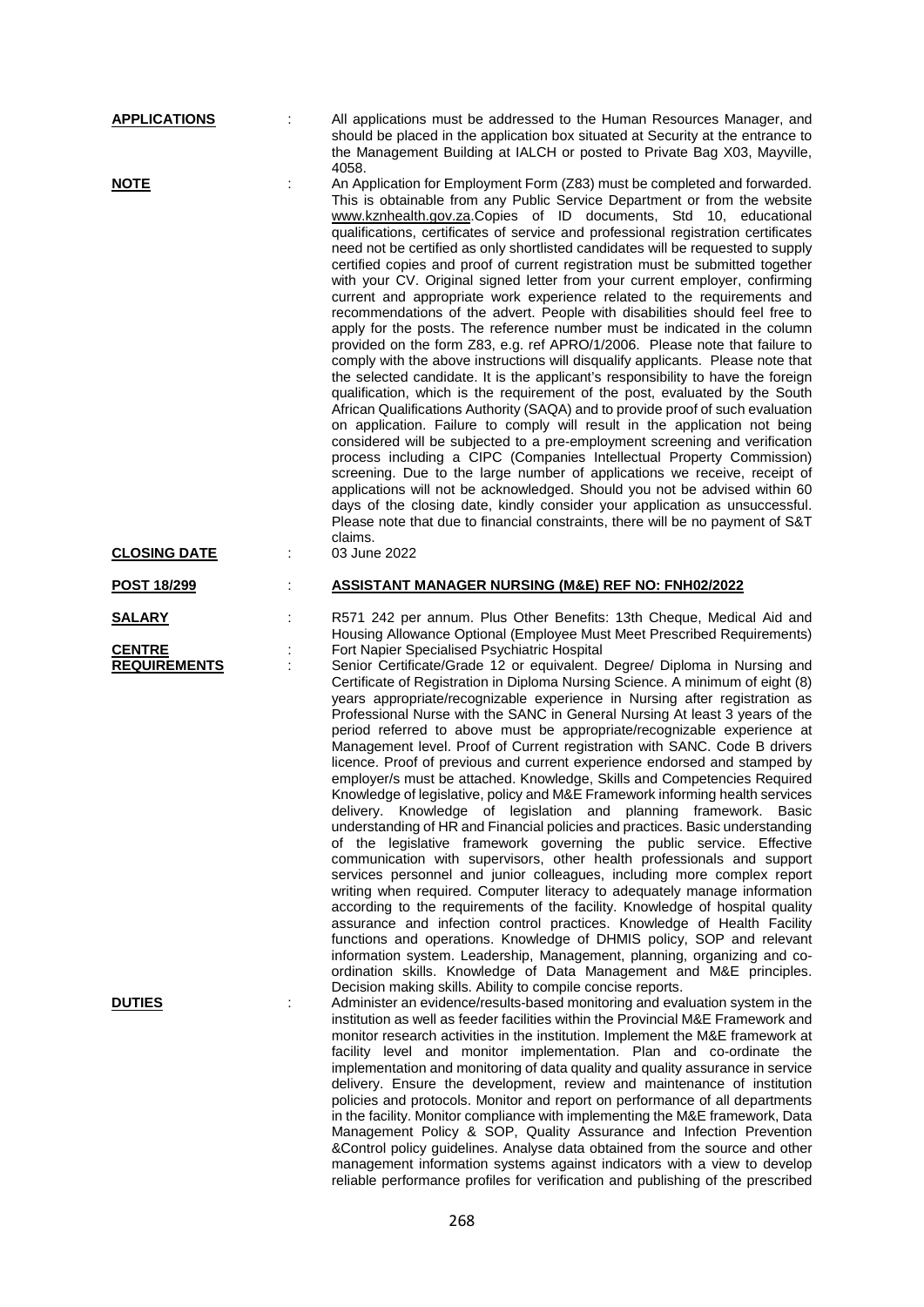| <b>ENQUIRIES</b><br><b>APPLICATIONS</b>     | ċ | performance and other reports. Coordinate functions of HIT (Health Information<br>Team). Ensure information on births, morbidity and mortality reviews are<br>conducted on a monthly basis. Ensure data is validated as per Data<br>Management Standard Operating Procedures. Provide reports to the<br>management and governance structure. Co-ordinate the drawing of<br>Institutional plans which are aligned to annual performance plan and the<br>District Health Plan in accordance with the hospital and governing laws.<br>Participate in the DHP as well as DHER sessions. Ensure the efficient and<br>effective utilization of resource allocated to the component, inclusive of the<br>development of staff. Supervise staff and ensure compliance to the<br>Performance Management Development pre-requisites. Co-ordinate and<br>control activities of the component. Ensure that quality control systems are in<br>place for use during inspection and auditing to provide objective evidence of<br>findings when conducting audits in accordance with the hospital and governing<br>laws. Monitor audit findings and ensure implementation of action plans. Ensure<br>implementation of the total quality management framework and compliance to<br>National Core Standards.<br>Mrs TN Ngcobo Tel No: 033 260 4314<br>Must Be Forwarded To: Human Resource, Fort Napier Hospital, PO BOX 370, |
|---------------------------------------------|---|--------------------------------------------------------------------------------------------------------------------------------------------------------------------------------------------------------------------------------------------------------------------------------------------------------------------------------------------------------------------------------------------------------------------------------------------------------------------------------------------------------------------------------------------------------------------------------------------------------------------------------------------------------------------------------------------------------------------------------------------------------------------------------------------------------------------------------------------------------------------------------------------------------------------------------------------------------------------------------------------------------------------------------------------------------------------------------------------------------------------------------------------------------------------------------------------------------------------------------------------------------------------------------------------------------------------------------------------------------------------------------------------------------------|
|                                             |   | Pietermaritzburg, 3200, Or Hand deliver to: 01 Devonshire Road, Napierville,                                                                                                                                                                                                                                                                                                                                                                                                                                                                                                                                                                                                                                                                                                                                                                                                                                                                                                                                                                                                                                                                                                                                                                                                                                                                                                                                 |
|                                             |   | Pietermaritzburg.<br>Miss SP Ndlovu (Hr Manager)                                                                                                                                                                                                                                                                                                                                                                                                                                                                                                                                                                                                                                                                                                                                                                                                                                                                                                                                                                                                                                                                                                                                                                                                                                                                                                                                                             |
| <b>FOR ATTENTION</b><br><b>CLOSING DATE</b> | ÷ | 03 June 2022                                                                                                                                                                                                                                                                                                                                                                                                                                                                                                                                                                                                                                                                                                                                                                                                                                                                                                                                                                                                                                                                                                                                                                                                                                                                                                                                                                                                 |
|                                             |   |                                                                                                                                                                                                                                                                                                                                                                                                                                                                                                                                                                                                                                                                                                                                                                                                                                                                                                                                                                                                                                                                                                                                                                                                                                                                                                                                                                                                              |
| <b>POST 18/300</b>                          | t | <b>OPERATIONAL MANAGER (SPECIALTY STREAM) REF NO: FNH 01/2022</b><br>(X2 POSTS)                                                                                                                                                                                                                                                                                                                                                                                                                                                                                                                                                                                                                                                                                                                                                                                                                                                                                                                                                                                                                                                                                                                                                                                                                                                                                                                              |
|                                             |   |                                                                                                                                                                                                                                                                                                                                                                                                                                                                                                                                                                                                                                                                                                                                                                                                                                                                                                                                                                                                                                                                                                                                                                                                                                                                                                                                                                                                              |
| <b>SALARY</b>                               |   | R571 242 per annum. Plus Other Benefits: 13 <sup>th</sup> Cheque, Medical Aid Optional,                                                                                                                                                                                                                                                                                                                                                                                                                                                                                                                                                                                                                                                                                                                                                                                                                                                                                                                                                                                                                                                                                                                                                                                                                                                                                                                      |
| <b>CENTRE</b>                               |   | Housing Allowance (Employee must Meet prescribed requirements)<br>Fort Napier Hospital                                                                                                                                                                                                                                                                                                                                                                                                                                                                                                                                                                                                                                                                                                                                                                                                                                                                                                                                                                                                                                                                                                                                                                                                                                                                                                                       |
| <b>REQUIREMENTS</b>                         | ÷ | Senior Certificate/Matric Grade 12 Degree/Diploma in General Nursing plus                                                                                                                                                                                                                                                                                                                                                                                                                                                                                                                                                                                                                                                                                                                                                                                                                                                                                                                                                                                                                                                                                                                                                                                                                                                                                                                                    |
|                                             |   | post basic qualification in Psychiatry with a duration of at least one year<br>accredited with SANC in terms of Government Notice No R212. A minimum of<br>9 years appropriate/recognizable experience in nursing after registration as a<br>Professional Nurse with South African Nursing Council in General Nursing of<br>which 5 years must be appropriate /recognizable experience after obtaining<br>post basic qualification in Psychiatry (Advance Psychiatric Nursing). Certificate<br>of registration as a post basic qualification in Psychiatric Nursing accredited by<br>SANC. Current proof of registration with S.A.N.C (receipt) Knowledge, Skills,<br>Training & Competences Required Good communication, leadership,<br>interpersonal skills, conflict management and knowledge of labour relations<br>and disciplinary process/procedures; Human Resource and financial<br>management skills. Sound knowledge of disciplinary processes and grievance<br>procedures. Knowledge of nursing care processes and procedures.<br>Knowledge of Occupational Health and Safety, infection control, medical waste<br>and risk assessment and Mental Health Care Act and team building and<br>supervisory skills. Good communication, leadership, interpersonal and conflict<br>management skills.                                                                                                  |
| <b>DUTIES</b>                               |   | Manage and lead the unit in rendering efficient and professional nursing care<br>as laid down by the Nursing Act. Engages in clinical assessment of Mental<br>Health Care Users in a specialized psychiatric setting. Work effectively, co-<br>operatively, amicably at supervisory level with person of diverse intellectual<br>cultural racial or differences. Ensures provision of optimal, holistic, specialized<br>care in accordance with laws and regulations relevant to nursing and health<br>care in the Unit. Participates in training and research with a view to increase<br>body of knowledge in a specialized psychiatric setting. Implement standards,<br>practices, criteria and indicators for quality nursing practices. Maintain<br>constructive working relationships with nursing and other stakeholders.<br>Exercise control and account for expenditure by managing and monitor<br>utilization of human, financial and material resources. Manage the disciplinary<br>and grievance matters including monitoring and managing for absenteeism in<br>terms of laid down policies and procedures. Maintain professional<br>growth/ethical standards and development of self and personnel, by analyzing<br>their needs, formulating and implementing the training and developmental<br>strategies and monitoring its effectiveness in performance reviews i.e. EPMDS                   |

269

institution.

Participate in health promotion & illness prevention initiatives within the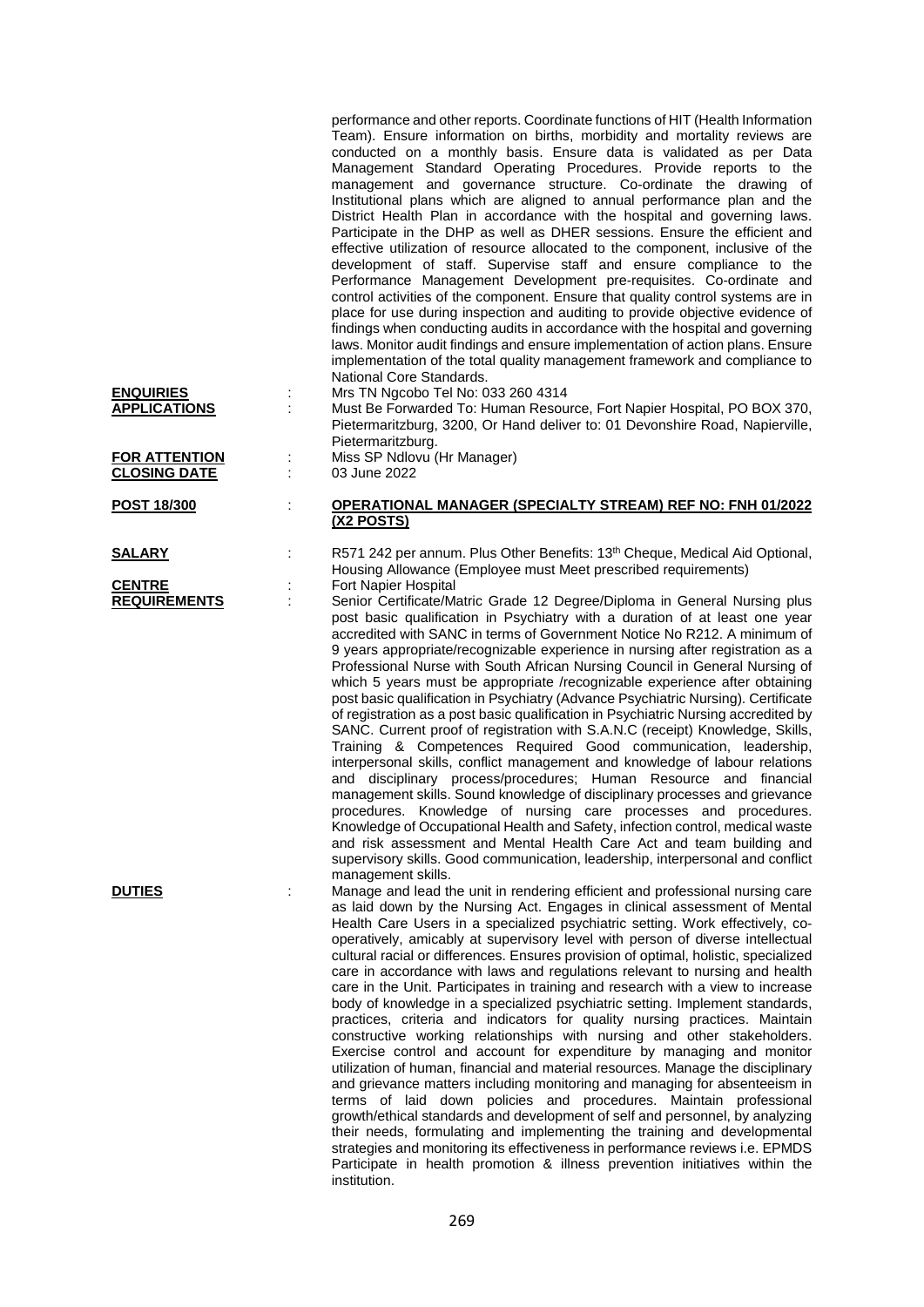| <b>ENQUIRIES</b><br><b>APPLICATIONS</b>                |   | Mrs. TN Ngcobo Tel No: 033 2604314<br>Must be forwarded to: The Human Resource Manager Fort Napier Hospital PO<br>Box 370, Pietermaritzburg, 3200                                                                                                                                                                                                                                                                                                                                                                                                                                                                                                                                                                                                                                                                                                                                                                                                                                                                                                                                                                                                                                                                                                                                                                                                                                                                                                                                                                                                                                                                                                                                                                                                                                                                                                                                                                                                                   |
|--------------------------------------------------------|---|---------------------------------------------------------------------------------------------------------------------------------------------------------------------------------------------------------------------------------------------------------------------------------------------------------------------------------------------------------------------------------------------------------------------------------------------------------------------------------------------------------------------------------------------------------------------------------------------------------------------------------------------------------------------------------------------------------------------------------------------------------------------------------------------------------------------------------------------------------------------------------------------------------------------------------------------------------------------------------------------------------------------------------------------------------------------------------------------------------------------------------------------------------------------------------------------------------------------------------------------------------------------------------------------------------------------------------------------------------------------------------------------------------------------------------------------------------------------------------------------------------------------------------------------------------------------------------------------------------------------------------------------------------------------------------------------------------------------------------------------------------------------------------------------------------------------------------------------------------------------------------------------------------------------------------------------------------------------|
| <b>FOR ATTENTION</b><br><b>CLOSING DATE</b>            | ÷ | Ms. SP Ndlovu<br>03 June 2022                                                                                                                                                                                                                                                                                                                                                                                                                                                                                                                                                                                                                                                                                                                                                                                                                                                                                                                                                                                                                                                                                                                                                                                                                                                                                                                                                                                                                                                                                                                                                                                                                                                                                                                                                                                                                                                                                                                                       |
| <u>POST 18/301</u>                                     | ÷ | PROFESSIONAL NURSE SPECIALTY OPERATING THEATRE REF NO:<br><b>ITSH 03/2022</b>                                                                                                                                                                                                                                                                                                                                                                                                                                                                                                                                                                                                                                                                                                                                                                                                                                                                                                                                                                                                                                                                                                                                                                                                                                                                                                                                                                                                                                                                                                                                                                                                                                                                                                                                                                                                                                                                                       |
| <u>SALARY</u>                                          | ÷ | Grade 1: R388 974 per annum<br>Grade 2: R478 404 per annum<br>Other benefits: 12% rural allowance of basic salary, 13 cheque, housing<br>allowance (employee must meet prescribed requirements and Medical Aid<br>(optional)                                                                                                                                                                                                                                                                                                                                                                                                                                                                                                                                                                                                                                                                                                                                                                                                                                                                                                                                                                                                                                                                                                                                                                                                                                                                                                                                                                                                                                                                                                                                                                                                                                                                                                                                        |
| <b>CENTRE</b><br><b>REQUIREMENTS</b>                   |   | Itshelejuba Hospital<br>Grade 1: Matric Senior Certificate (Grade 12). Degree/Diploma in General<br>nursing or equivalent qualification that allows registration with the SANC as a<br>professional nurse and midwife plus one (1) year post basic qualification in<br>speciality (Diploma in Operating Theatre Technique). A minimum of four years<br>appropriate/recognizable experience in nursing after registration as a<br>Professional Nurse with SANC in General Nursing. Proof of experience must<br>be attached and verified by Human Resources. SANC Receipt for 2022 must<br>be attached. Grade 2: Matric Senior Certificate (Grade 12). Degree/Diploma in<br>General nursing or equivalent qualification that allows registration with the<br>SANC as a professional nurse and midwife plus one (1) year post basic<br>qualification in speciality (diploma in Operating Theatre Technique). A minimum<br>of 14 years appropriate/ recognizable experience in nursing after registration<br>with SANC in General Nursing and Midwife. At least ten years of the period<br>referred to above must be recognizable experience in the specific Speciality<br>after obtaining the relevant one (1) year Post Basic qualification required for<br>the relevant speciality. Current registration with SANC as General Nurse,<br>midwife and operating theatre. Knowledge, Skills, Training & Competencies<br>Required: Knowledge of nursing care processes and procedures, nursing<br>statuses and other relevant legal framework. Knowledge of public service<br>regulation, Disciplinary Code, Human Resources policies. Hospital Generic<br>and specific policies, financial and budgetary knowledge pertaining to the<br>relevant resources under management. Knowledge and experience in<br>implementation of Batho Pele Principles and Patients, Rights Charter, Code of<br>Conduct. Ability to function well within a team, Good communication skills |
| <b>DUTIES</b>                                          |   | (verbal, written). Knowledge of national Core standards.<br>Provision of optimal, holistic specialized nursing care provided within the set<br>standards i.e. Professional/legal. Maintain accurate and complete patient's<br>records according to legal requirements. Compilation and analysis of statistics.<br>Participate in auditing of clinical charts and develop QIPS. Participate in the<br>implementation of National Core Standards, guidelines, protocols. Effective,<br>Efficient and economical use of allocated Resources. Provision of effective<br>support to Nursing Services. Assist in supervision and Development of staff.<br>Participate in training and research and programmes EG. IPC, Quality<br>assurance. Scrubbing for minor and major operations. Provid e safe,<br>therapeutic and hygienic environment for patients, visitors and staff. To<br>participate in the care of swabs and instruments in theatre. To provide<br>immediate care to all patients who have been operated. To prepare for the<br>operations ensuring smooth running of the theatre. Maintain professional<br>Growth/ ethical Standards and self-Development. Promote good working<br>relationships with multidisciplinary team. Ensuring the availability of necessary                                                                                                                                                                                                                                                                                                                                                                                                                                                                                                                                                                                                                                                                                       |
| <b>ENQUIRIES</b><br><b>APPLICATIONS</b><br><b>NOTE</b> | ÷ | basic equipment and stock. Manage Resources.<br>all enquiries should be directed to Ms JN Mthenjana Tel No: 034-4134000<br>all applications must be addressed to Itshelejuba Hospital Private Bag x0047,<br>Pongola, 3170 or hand delivery to Human Resource section.<br>Advertisement and accompanying notes must clearly capture the requirements<br>and drivers licence (Where applicate) and any other relevant documents. Such<br>copies need not be certified when applying for a post. The communication from<br>the HR of the department regarding the requirements for certified documents<br>will be limited to candidates. Therefore only shortlisted candidates for a post<br>will be required to submit certified documents on or before the day of the<br>interview following communication from HR. HR endorsed certificate of<br>service/work experience(c) curriculum vitae with full record of service certified                                                                                                                                                                                                                                                                                                                                                                                                                                                                                                                                                                                                                                                                                                                                                                                                                                                                                                                                                                                                                                  |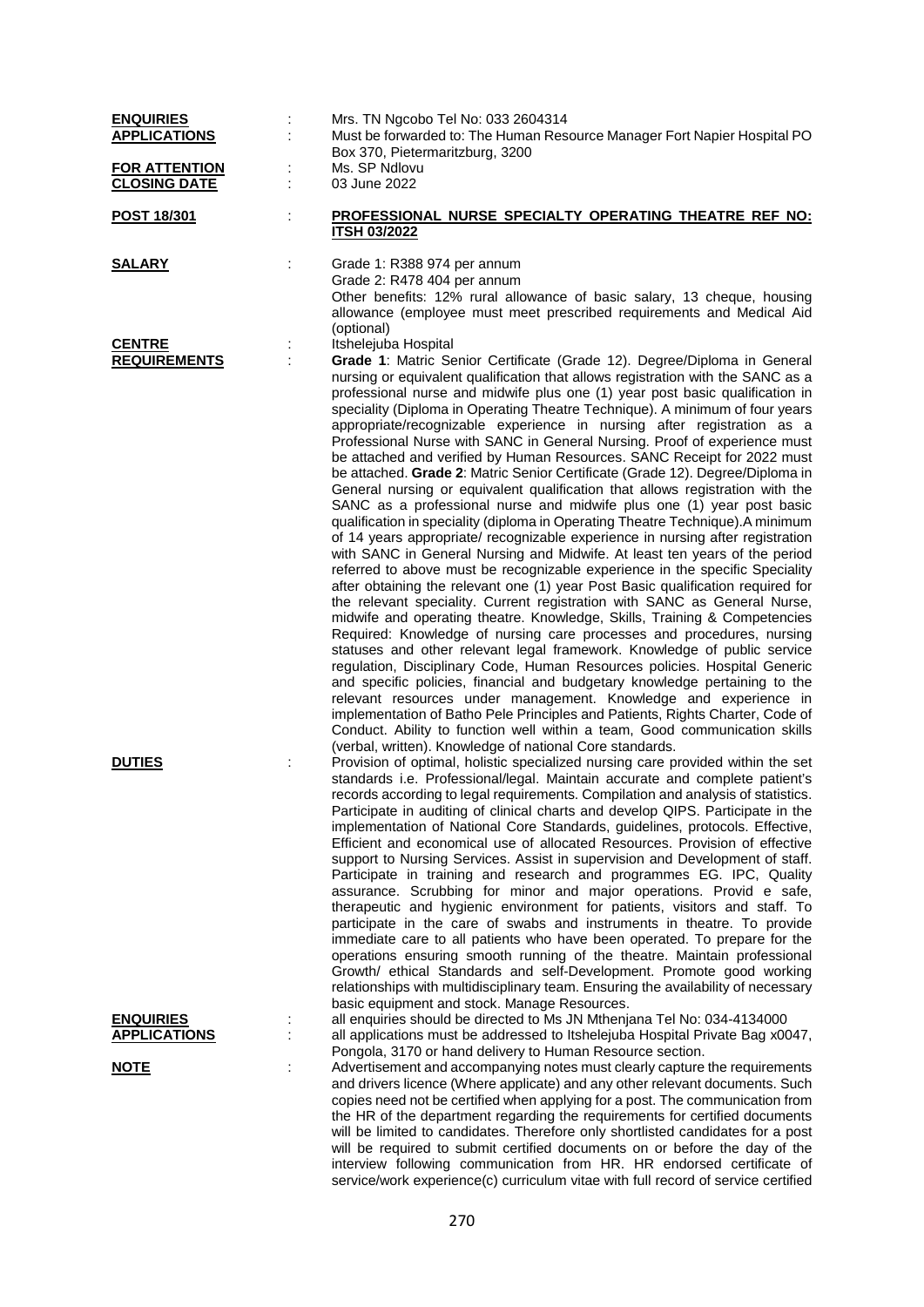| <b>CLOSING DATE</b>                  | copy of identity Documents not more than three months. Failure to comply with<br>the above instructions will disqualify the applicants. 2. The reference number<br>must be indicated in the column provided on z83. E.g. reference number (ITSH<br>01/2021). Please note that due to large number of applications received,<br>applications will not be acknowledged, however, only the shortlisted<br>applications will be advised of the outcome. If you have not heard from us two<br>month after the closing date, please consider your application as being<br>unsuccessful. The appointments .are subject to positive outcome obtained<br>from the NIA to the following checks (security clearance, credit records,<br>qualifications, citizenship, and previous experience employment verifications).<br>Please note that candidates will not be reimbursed for S&T claims for attending<br>interviews. It is the applicant's responsibility to have a qualification which is a<br>requirement of the post, evaluated by South African Qualifications Authority<br>(SAQA) and to provide proof of such evaluation on the application. Failure to<br>comply will result in the application not being considered. Person with<br>disabilities should feel free to apply.<br>10 June 2022                                                                                                                                                                                                                                                                                                                                                                                                                                                                                                    |
|--------------------------------------|--------------------------------------------------------------------------------------------------------------------------------------------------------------------------------------------------------------------------------------------------------------------------------------------------------------------------------------------------------------------------------------------------------------------------------------------------------------------------------------------------------------------------------------------------------------------------------------------------------------------------------------------------------------------------------------------------------------------------------------------------------------------------------------------------------------------------------------------------------------------------------------------------------------------------------------------------------------------------------------------------------------------------------------------------------------------------------------------------------------------------------------------------------------------------------------------------------------------------------------------------------------------------------------------------------------------------------------------------------------------------------------------------------------------------------------------------------------------------------------------------------------------------------------------------------------------------------------------------------------------------------------------------------------------------------------------------------------------------------------------------------------------------------------------------|
| POST 18/302                          | PROFESSIONAL NURSE SPECIALTY-ORTHOPEADIC REF NO: ITSH<br>04/2022                                                                                                                                                                                                                                                                                                                                                                                                                                                                                                                                                                                                                                                                                                                                                                                                                                                                                                                                                                                                                                                                                                                                                                                                                                                                                                                                                                                                                                                                                                                                                                                                                                                                                                                                 |
| <b>SALARY</b>                        | Grade 1: R388 974 per annum<br>Grade 2: R478 404 per annum<br>Other benefits: 12% rural allowance of basic salary, 13 cheque, housing<br>allowance (employee must meet prescribed requirements and Medical Aid<br>(optional)                                                                                                                                                                                                                                                                                                                                                                                                                                                                                                                                                                                                                                                                                                                                                                                                                                                                                                                                                                                                                                                                                                                                                                                                                                                                                                                                                                                                                                                                                                                                                                     |
| <b>CENTRE</b><br><b>REQUIREMENTS</b> | Itshelejuba Hospital (Out Patient Department)<br>Senior Certificate/ Grade 12 or equivalent qualification. Degree/ National<br>Diploma in General nursing and Midwifery. One year Post Basic Qualification<br>in the Speciality- Diploma in Orthopedic Nursing. A minimum of four years<br>appropriate/recognizable experience in nursing after registration as a<br>Professional Nurse with SANC in General Nursing. SANC practice license for<br>2022 be attached. NB: Proof of current and previous experience endorsed by<br>Human Resource Department must be attached. Experience: Grade 1: A<br>minimum of 4 years appropriate/ recognizable experience in nursing after<br>registration as professional nurse with SANC in General Nursing. Grade 2: A<br>minimum of 14 years appropriate/ recognizable experience in nursing after<br>registration as a Professional Nurse with the SANC in General Nursing. At least<br>ten years of the period referred to above must be appropriate/recognizable<br>experience in Orthopedic Nursing Speciality after obtaining the 1 year Post<br>Basic qualification in relevant specially Knowledge, Skills, Training &<br>Competencies Required: Knowledge of nursing care processes and<br>procedures, nursing statutes and other relevant legal framework. Good<br>communication skills, verbal and written leadership, interpersonal skills<br>problem solving, conflict management and decision making skills. Co-<br>ordination and liaison skills, Knowledge of public services policies Act, and<br>Regulations, Knowledge of Labour Relations Act, disciplinary and grievances<br>procedures, Knowledge of Nursing Act, Occupational Health and Safety Act off<br>1995. Knowledge and implementation of Batho Pele Principles, Patient's |
| <b>DUTIES</b>                        | Rights Charter and Code of Conduct.<br>Provide comprehensive, quality nursing care to patients/clients in speciality unit<br>in a cost effective manner. Assist in planning, organizing and monitoring of<br>objectives of the specialized unit. Manage all resources within the unit<br>effectively and efficiently to ensure optimum service delivery. Ability to plan and<br>organise own work and that of support personnel to ensure proper nursing<br>care. Display a concern for patients, promoting and advocating proper<br>treatment and care including the awareness and willingness to respond to<br>patients' needs, requirements and expectations (Batho Pele principles). Work<br>as part of the multidisciplinary team to ensure good nursing care. Demonstrate<br>effective communication with patients, supervisors and other clinicians,<br>including report writing when required. Ensure compliance with all national,<br>provincial and professional prescripts in order to render a safe patient service<br>and improve client satisfaction. Participate in the analysis and formulation of<br>nursing policies and procedures. Assist in EPMDS evaluation of staff within the<br>unit and participate in monitoring the training need of staff within the unit and<br>give guidance. Order and monitor appropriate level of consumables. Ensure<br>that equipment in the unit is adequate and is checked and in working order.                                                                                                                                                                                                                                                                                                                                           |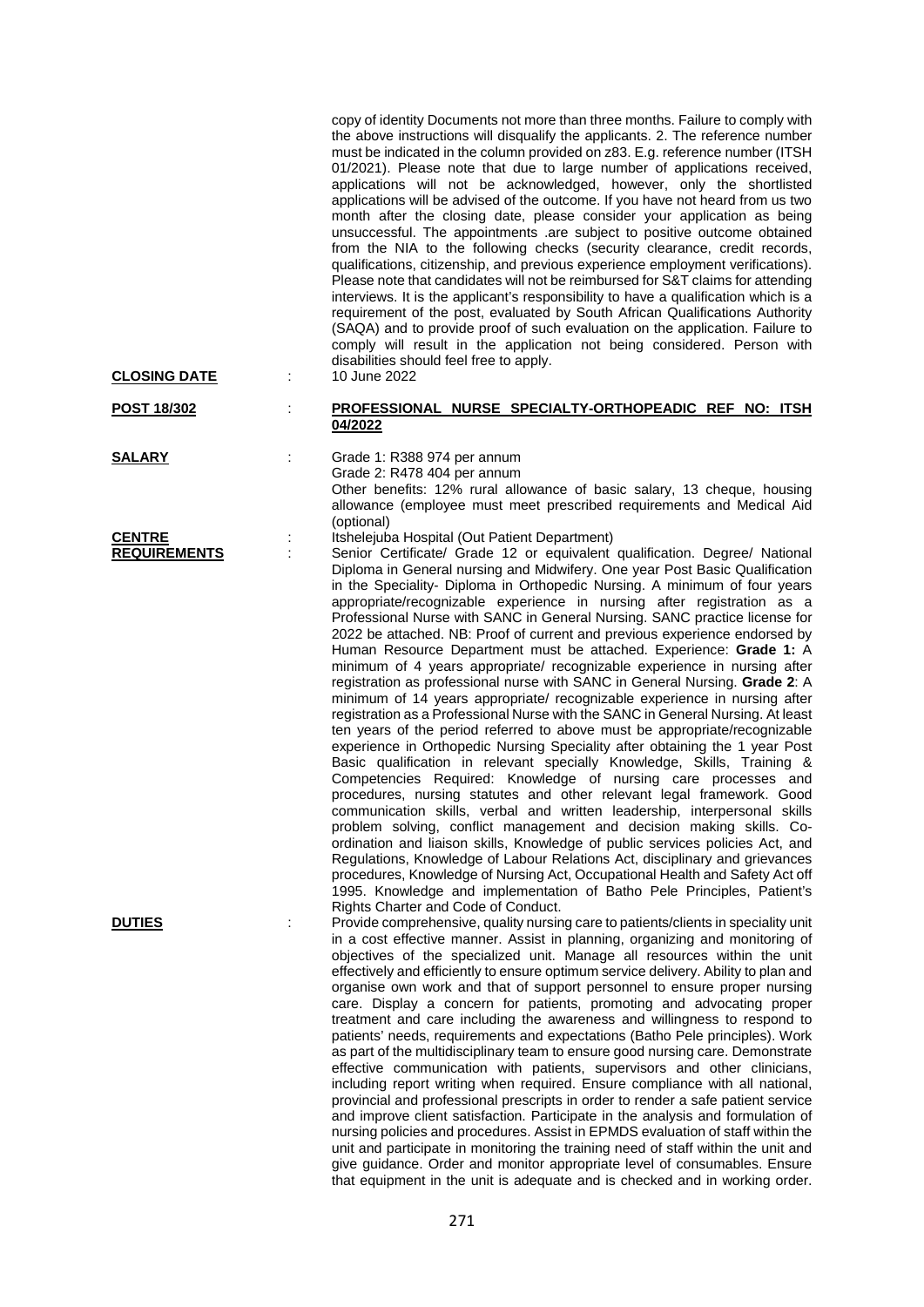| <b>ENQUIRIES</b><br><b>APPLICATIONS</b><br><b>NOTE</b><br><b>CLOSING DATE</b> |   | Provide for a safe, therapeutic and hygienic environment. Work effective and<br>amicably at supervisory level, with persons of diverse intellectual, cultural,<br>racial or religious differences. Demonstrate and understanding of Human<br>Resource and financial management policies and procedures. Monitor and<br>evaluate the care and management of all patients and ensure the maintenance<br>of accurate and complete patient's records. To deliver quality nursing care to<br>orthopedic patients in the ward, OPD and clinics. To offer patients by<br>assessing, collecting interpreting information on orthopedic clients and<br>prescribing interventions. Assist in the formulation of policies and procedures<br>for nursing services and to ensure that this is keeping with the current statutory<br>regulations, guidelines and code of ethics. To co-operate the multidisciplinary<br>health team in the provision of quality holistic and individualized patient care.<br>To facilitate experiential training for neophyte nurses allocated in the unit.<br>all enquiries should be directed to Ms. JN Mthenjana Tel No: 034-4134000<br>all applications must be addressed to Itshelejuba Hospital Private Bag x0047,<br>Pongola, 3170 or hand delivery to Human Resource section.<br>Advertisement and accompanying notes must clearly capture the requirements<br>and drivers licence (Where applicate) and any other relevant documents. Such<br>copies need not be certified when applying for a post. The communication from<br>the HR of the department regarding the requirements for certified documents<br>will be limited to candidates. Therefore only shortlisted candidates for a post<br>will be required to submit certified documents on or before the day of the<br>interview following communication from HR. HR endorsed certificate of<br>service/work experience(c) curriculum vitae with full record of service certified<br>copy of identity Documents not more than three months. Failure to comply with<br>the above instructions will disqualify the applicants. The reference number<br>must be indicated in the column provided on z83. E.g. reference number (ITSH<br>01/2021). Please note that due to large number of applications received,<br>applications will not be acknowledged, however, only the shortlisted<br>applications will be advised of the outcome. If you have not heard from us two<br>months after closing date, please consider your application as being<br>unsuccessful. The appointments are subject to positive outcome obtained from<br>the NIA to the following checks (security clearance, credit records,<br>qualifications, citizenship, and previous experience employment verifications).<br>Please note that candidates will not be reimbursed for S&T claims for attending<br>interviews. It is the applicant's responsibility to have qualification which is a<br>requirement of the post, evaluated by South African Qualification Authority<br>(SAQA) and to provide proof of such evaluation on the application. Failure to<br>comply will result in the application not being considered. Person with<br>disabilities should feel free to apply for the post.<br>10 June 2022 |
|-------------------------------------------------------------------------------|---|--------------------------------------------------------------------------------------------------------------------------------------------------------------------------------------------------------------------------------------------------------------------------------------------------------------------------------------------------------------------------------------------------------------------------------------------------------------------------------------------------------------------------------------------------------------------------------------------------------------------------------------------------------------------------------------------------------------------------------------------------------------------------------------------------------------------------------------------------------------------------------------------------------------------------------------------------------------------------------------------------------------------------------------------------------------------------------------------------------------------------------------------------------------------------------------------------------------------------------------------------------------------------------------------------------------------------------------------------------------------------------------------------------------------------------------------------------------------------------------------------------------------------------------------------------------------------------------------------------------------------------------------------------------------------------------------------------------------------------------------------------------------------------------------------------------------------------------------------------------------------------------------------------------------------------------------------------------------------------------------------------------------------------------------------------------------------------------------------------------------------------------------------------------------------------------------------------------------------------------------------------------------------------------------------------------------------------------------------------------------------------------------------------------------------------------------------------------------------------------------------------------------------------------------------------------------------------------------------------------------------------------------------------------------------------------------------------------------------------------------------------------------------------------------------------------------------------------------------------------------------------------------------------------------------------------------------------------------------------------------------------------------------------------------------------------------------------------------------------------------------------------------------------------------------------------------------------------------------------------------------------------------------|
|                                                                               |   |                                                                                                                                                                                                                                                                                                                                                                                                                                                                                                                                                                                                                                                                                                                                                                                                                                                                                                                                                                                                                                                                                                                                                                                                                                                                                                                                                                                                                                                                                                                                                                                                                                                                                                                                                                                                                                                                                                                                                                                                                                                                                                                                                                                                                                                                                                                                                                                                                                                                                                                                                                                                                                                                                                                                                                                                                                                                                                                                                                                                                                                                                                                                                                                                                                                                          |
| POST 18/303                                                                   |   | MEDICAL SPECIALIST ANAESTHETICS REF NO: MEDSPEC SESS<br><b>ANAES/02/2022(X1 POST)</b><br>Department: Anaesthetics                                                                                                                                                                                                                                                                                                                                                                                                                                                                                                                                                                                                                                                                                                                                                                                                                                                                                                                                                                                                                                                                                                                                                                                                                                                                                                                                                                                                                                                                                                                                                                                                                                                                                                                                                                                                                                                                                                                                                                                                                                                                                                                                                                                                                                                                                                                                                                                                                                                                                                                                                                                                                                                                                                                                                                                                                                                                                                                                                                                                                                                                                                                                                        |
| <b>SALARY</b>                                                                 |   | Grade 1: R532.00<br>Grade 2: R608.00<br>Grade 3: R706.00<br>Nature of Appointment: Sessional- not exceeding 12 months; subject to annual<br>review No of sessions per week: 12 Sessions (Each Session is equivalent to 1<br>Hour) Hourly Rate Per Session                                                                                                                                                                                                                                                                                                                                                                                                                                                                                                                                                                                                                                                                                                                                                                                                                                                                                                                                                                                                                                                                                                                                                                                                                                                                                                                                                                                                                                                                                                                                                                                                                                                                                                                                                                                                                                                                                                                                                                                                                                                                                                                                                                                                                                                                                                                                                                                                                                                                                                                                                                                                                                                                                                                                                                                                                                                                                                                                                                                                                |
| <b>CENTRE</b><br><b>REQUIREMENTS</b>                                          | ÷ | Inkosi Albert Luthuli Hospital<br>Experience: Medical Specialist Grade 1: Requires appropriate qualification<br>plus registration with the Health Professions Council of South Africa. Registrars<br>who have completed their training may also apply on condition that their<br>appointment will be subject to them submitting documentary evidence of<br>registration with the Health Professions Council of South Africa. Medical<br>Specialist Grade 2: Requires appropriate qualification, registration certificate<br>plus 5 years' experience after registration with the Health Professions Council<br>of South Africa as a Medical Specialist in Anaesthesiology. Medical Specialist<br>Grade 3: Requires appropriate qualification, registration certificate plus 10<br>years' experience after registration with the Health Professions Council of<br>South Africa as a Medical Specialist in Anaesthesiology. Senior Certificate<br>(Matric). MBCHB or equivalent qualification registered with the HPCSA. FCA<br>(SA) or MMEd (Anaes) Plus. Current Registration with the Health Professions<br>Council of South Africa as a "Specialist Anaesthesiologist". Candidates who                                                                                                                                                                                                                                                                                                                                                                                                                                                                                                                                                                                                                                                                                                                                                                                                                                                                                                                                                                                                                                                                                                                                                                                                                                                                                                                                                                                                                                                                                                                                                                                                                                                                                                                                                                                                                                                                                                                                                                                                                                                                                 |